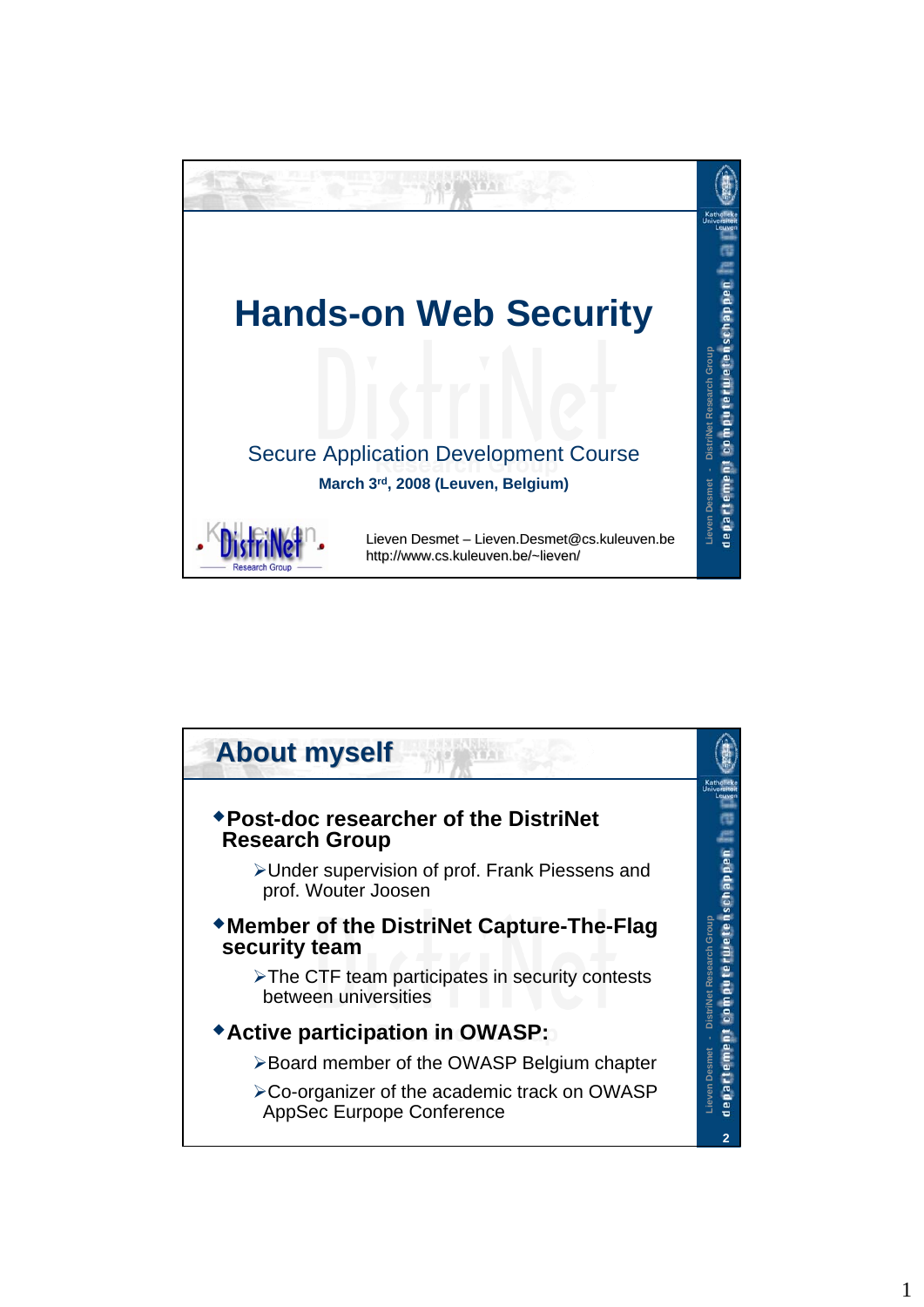

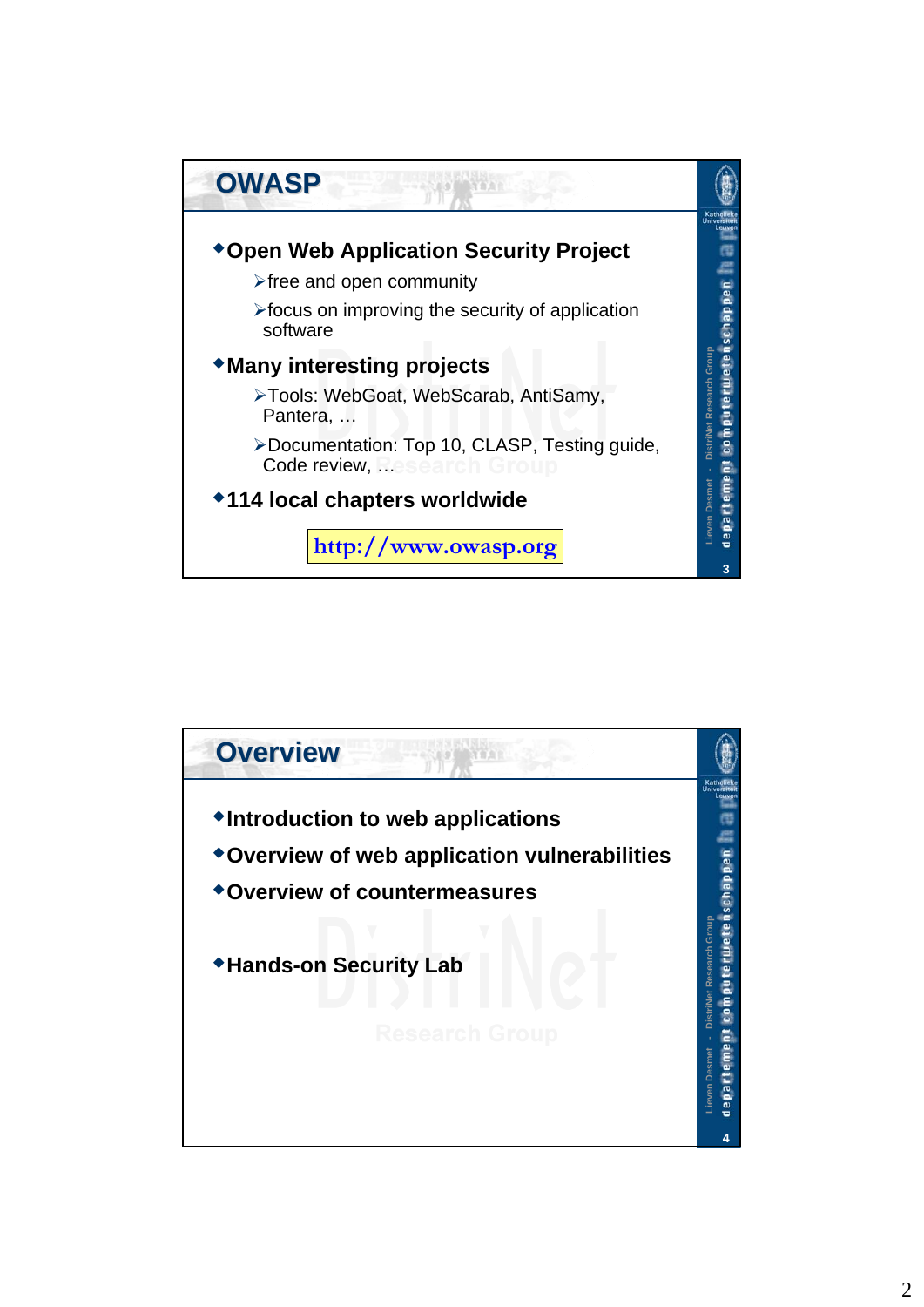

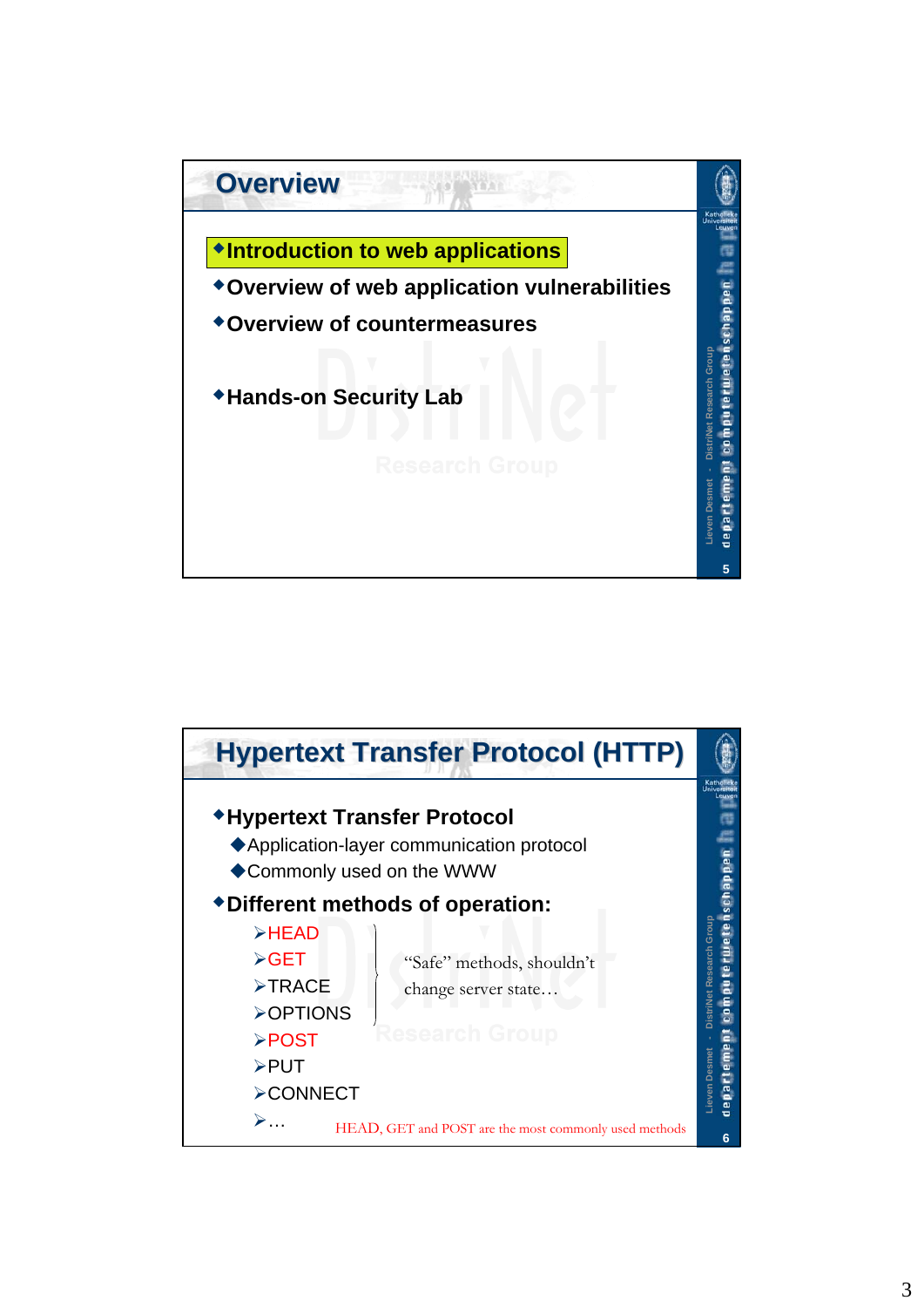

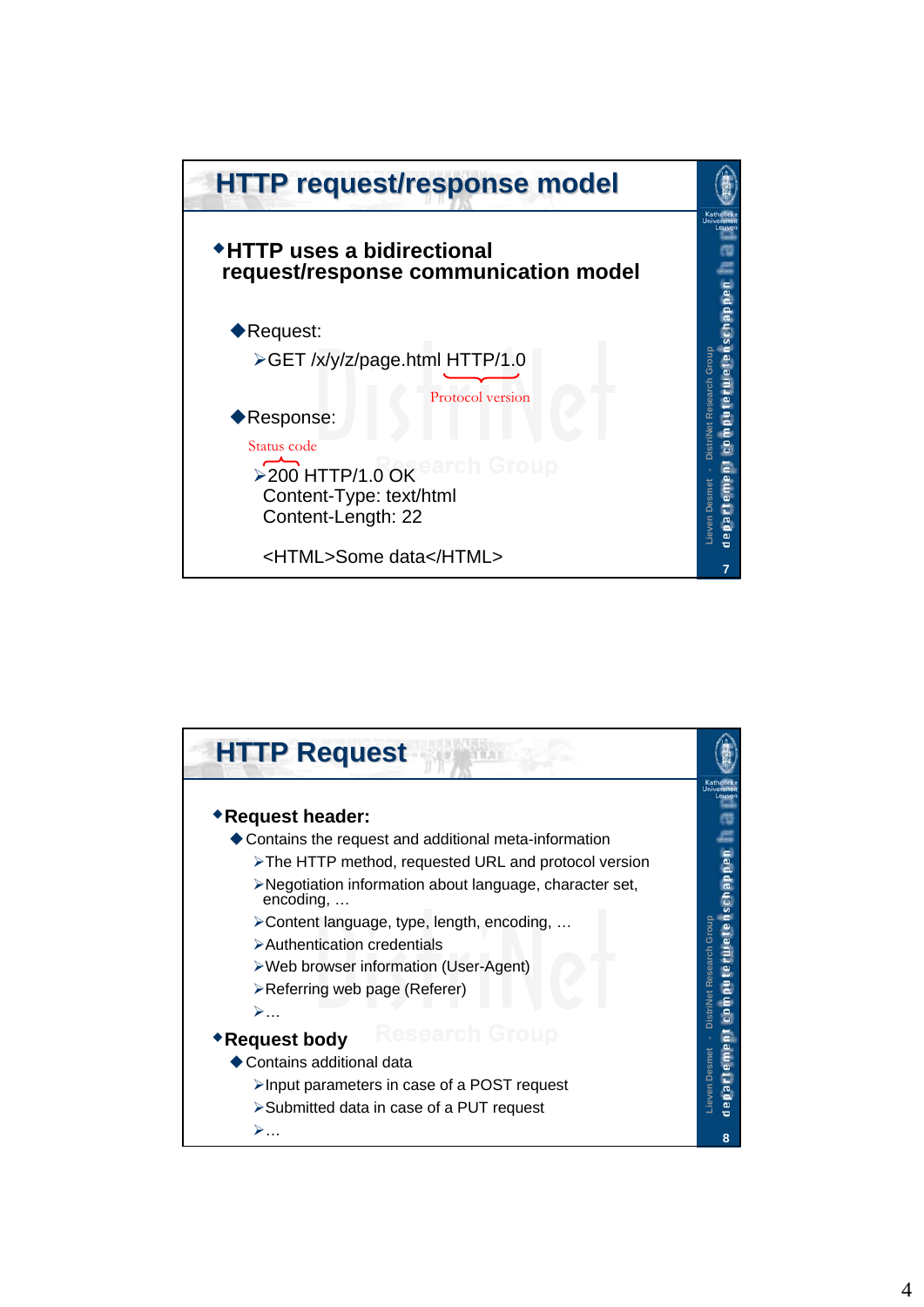

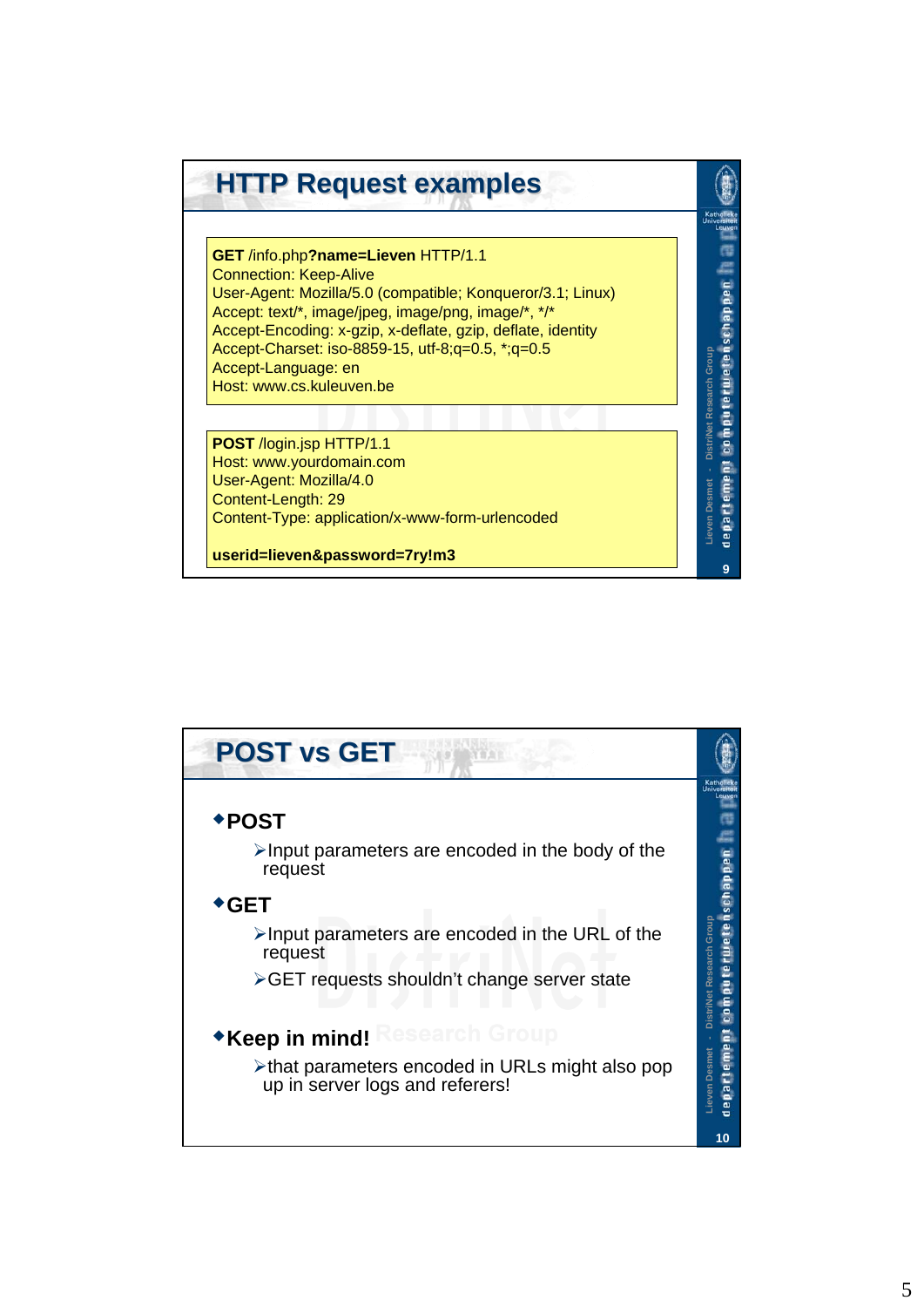

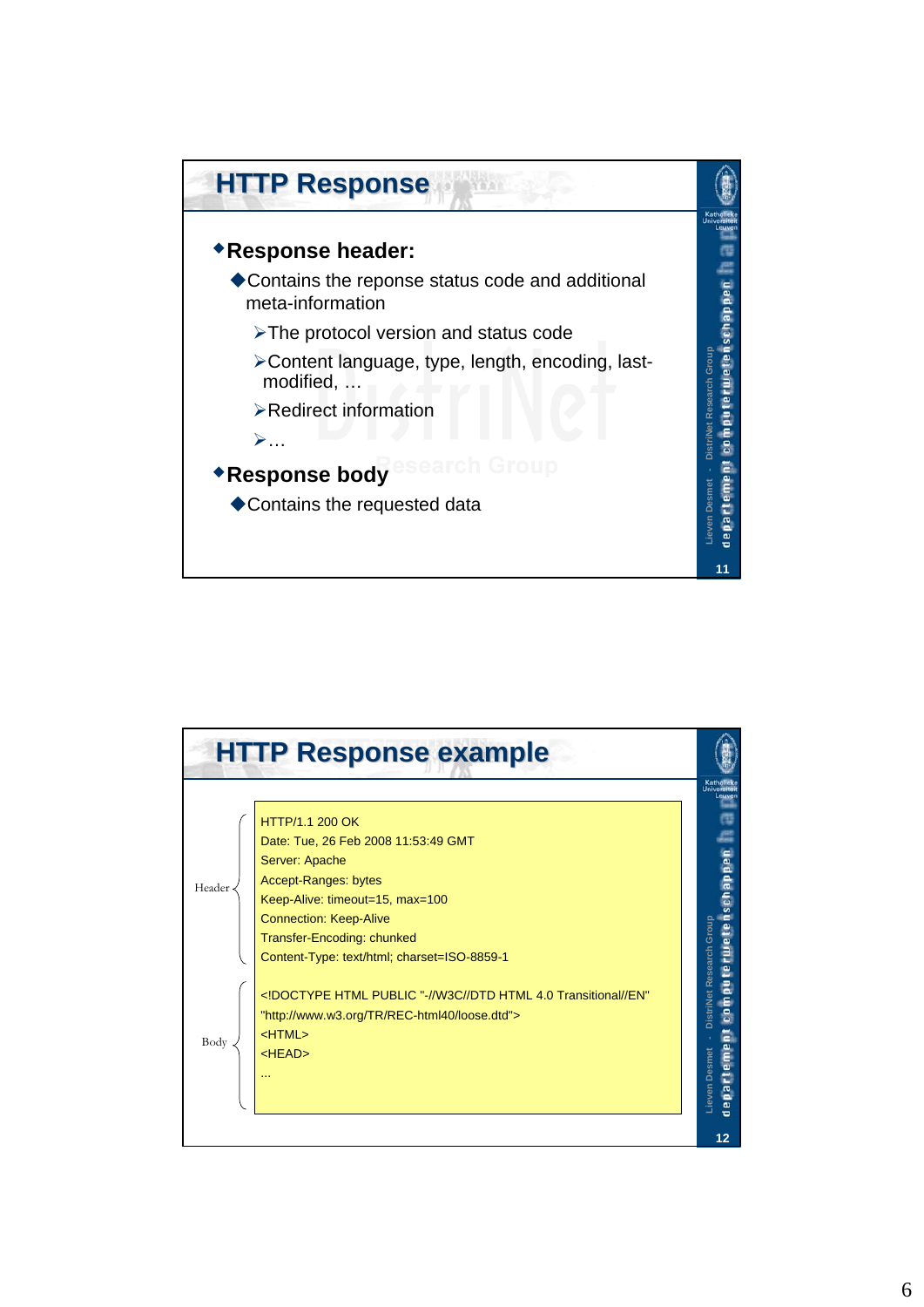

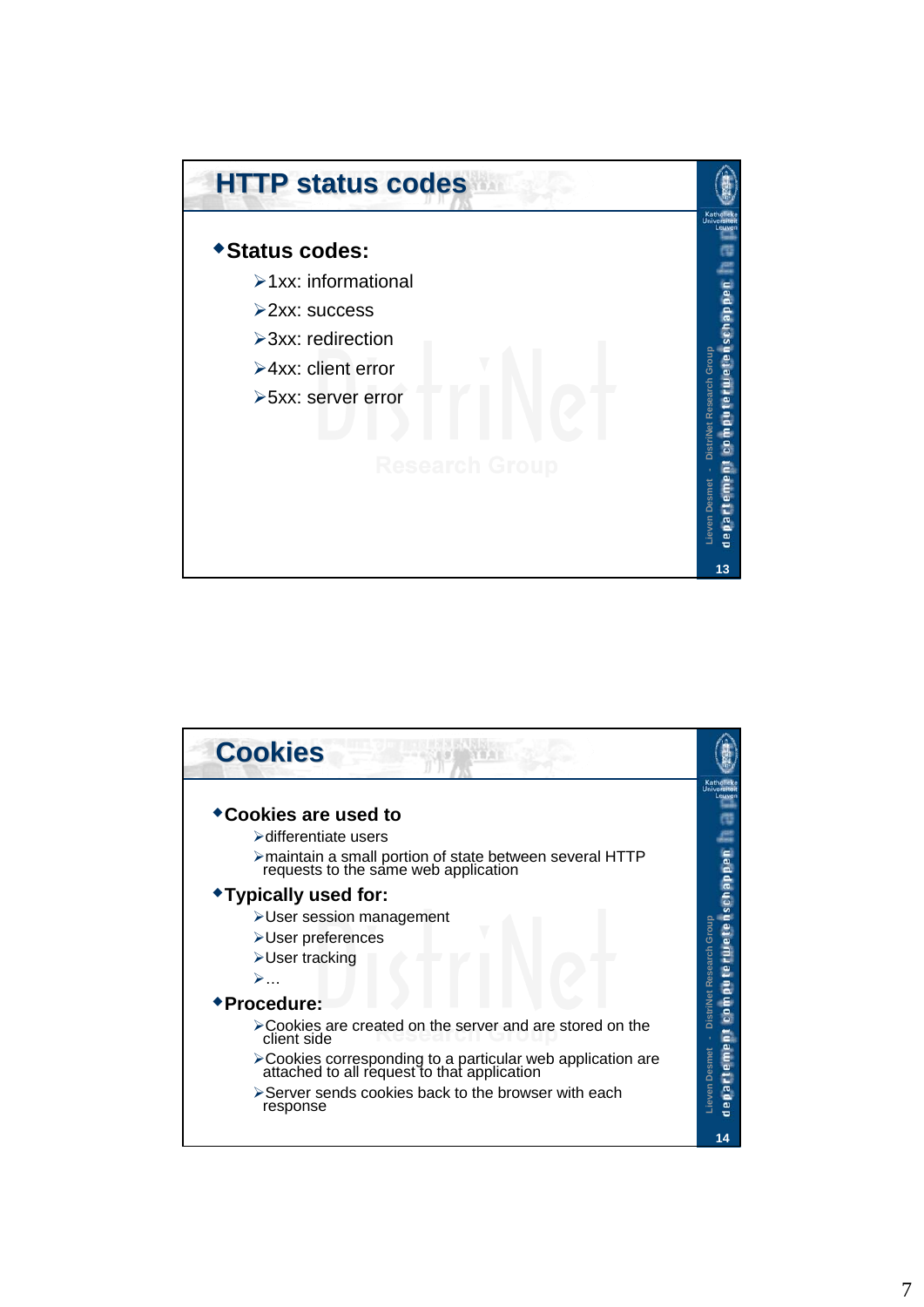

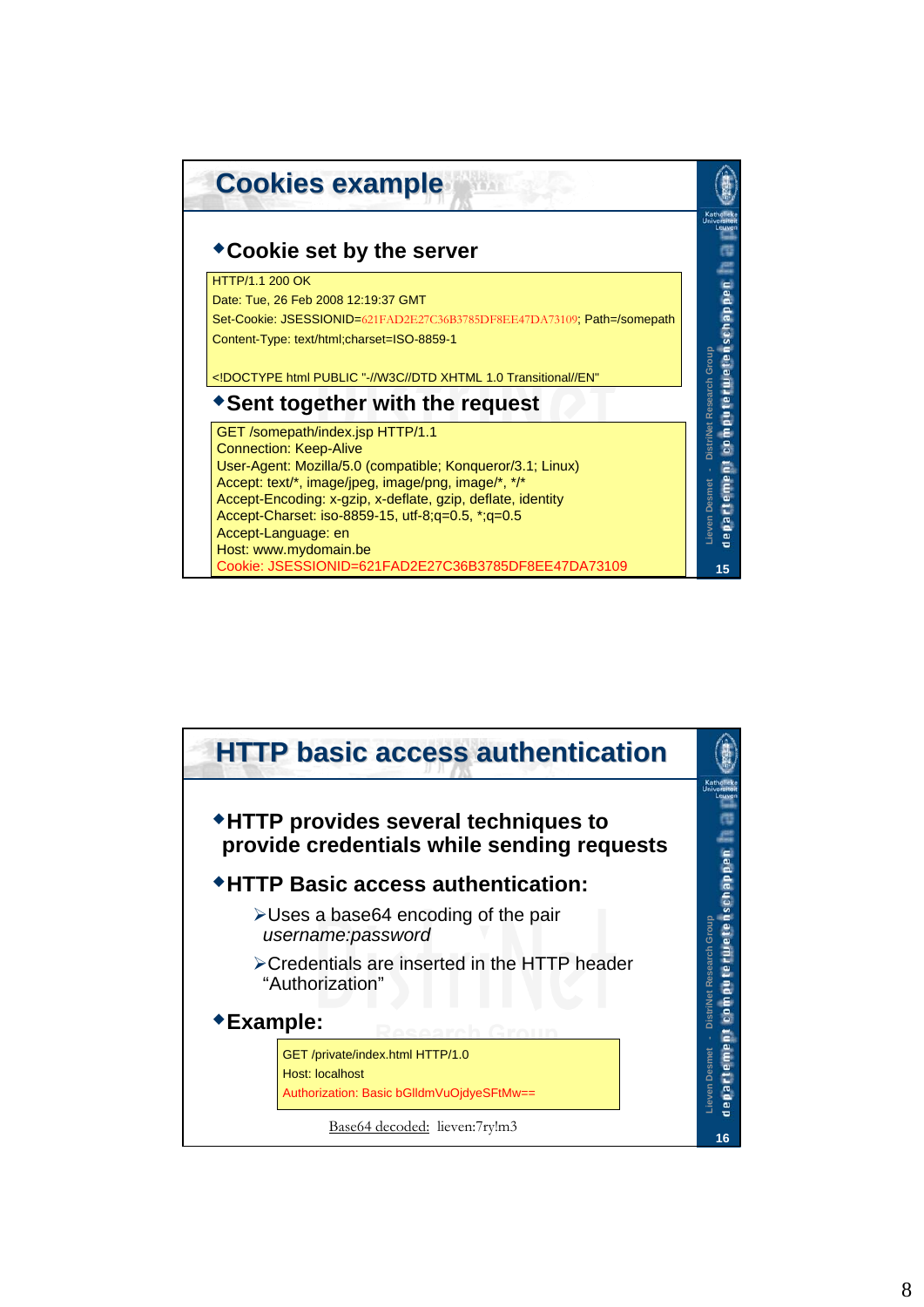

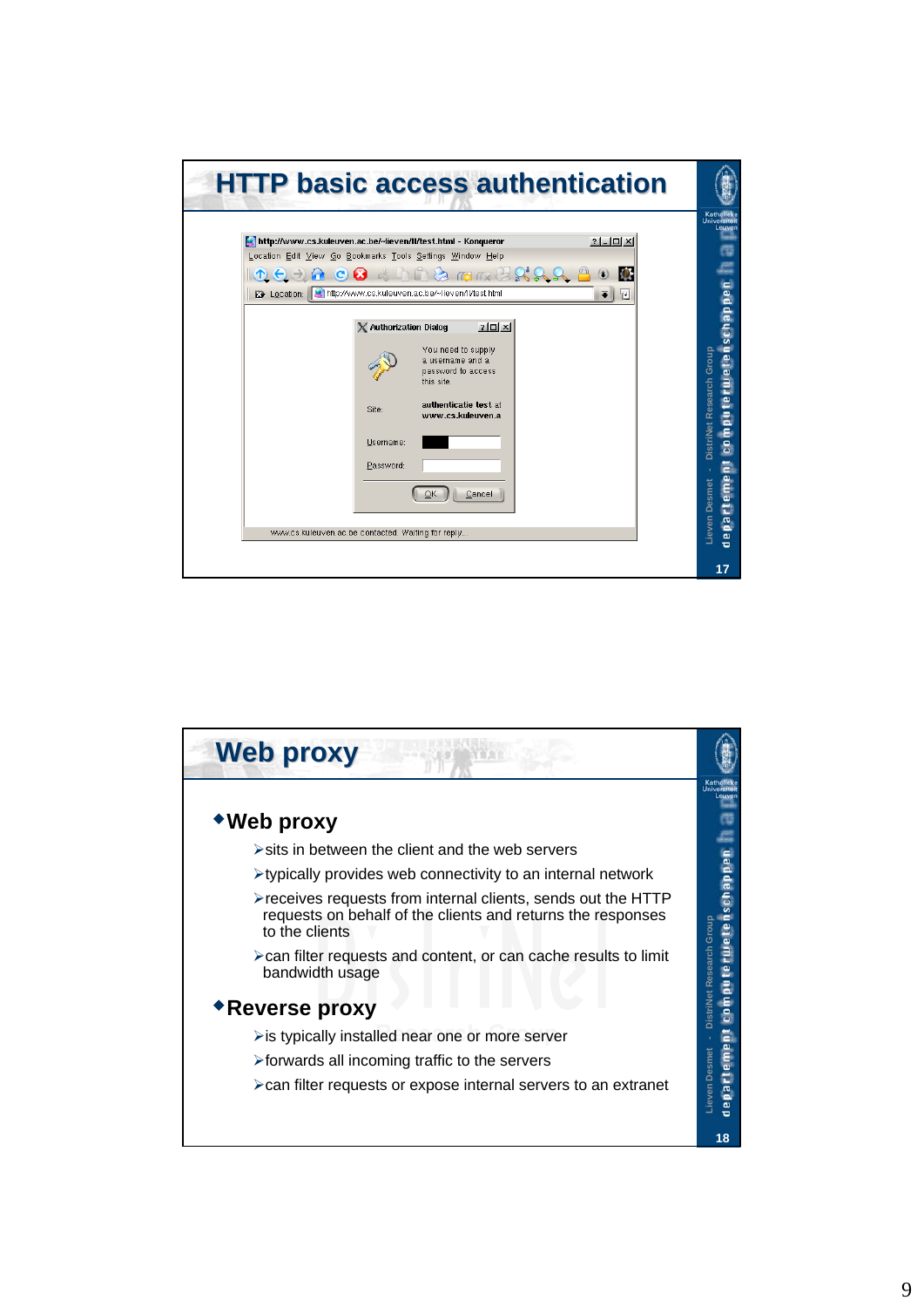

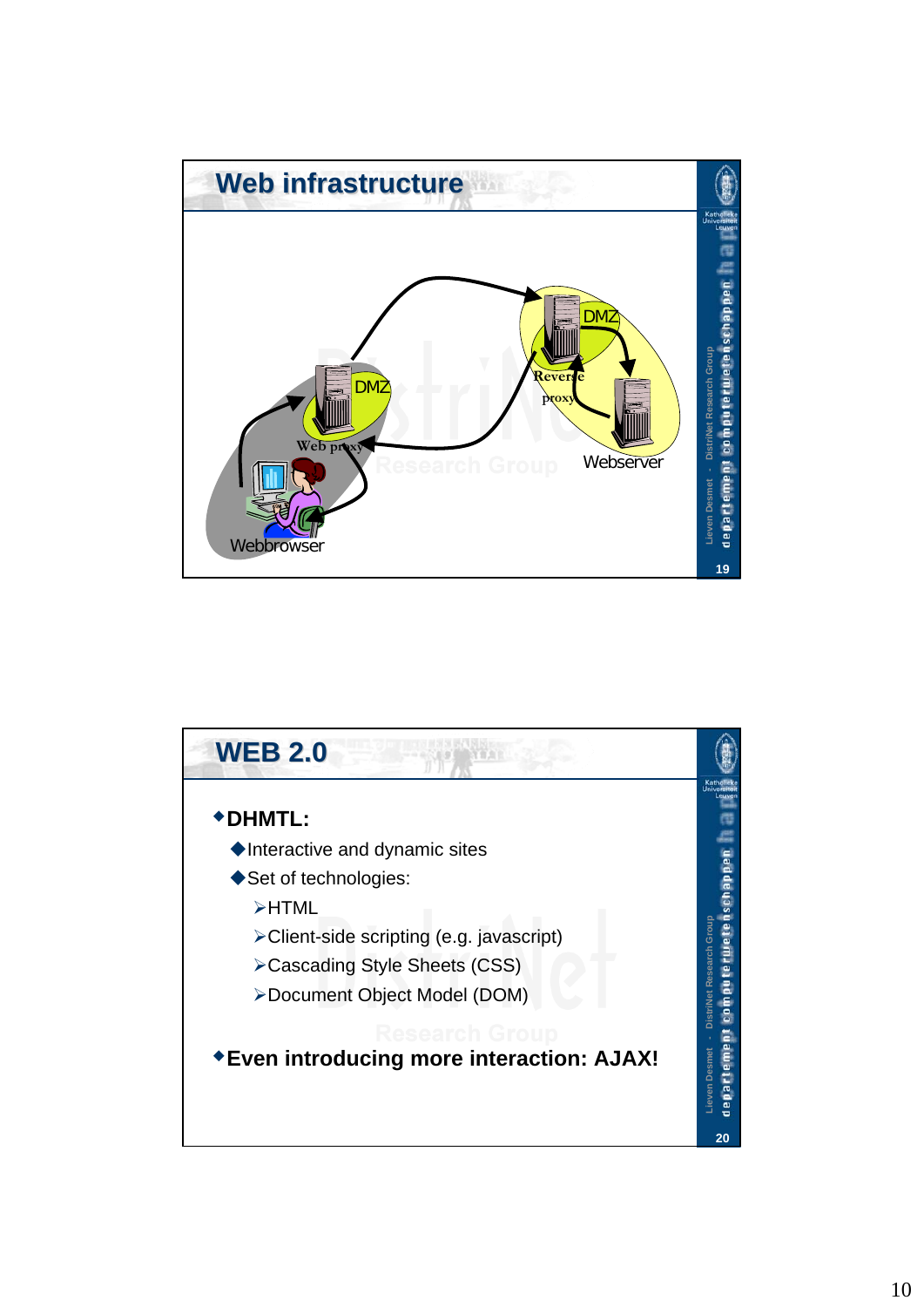

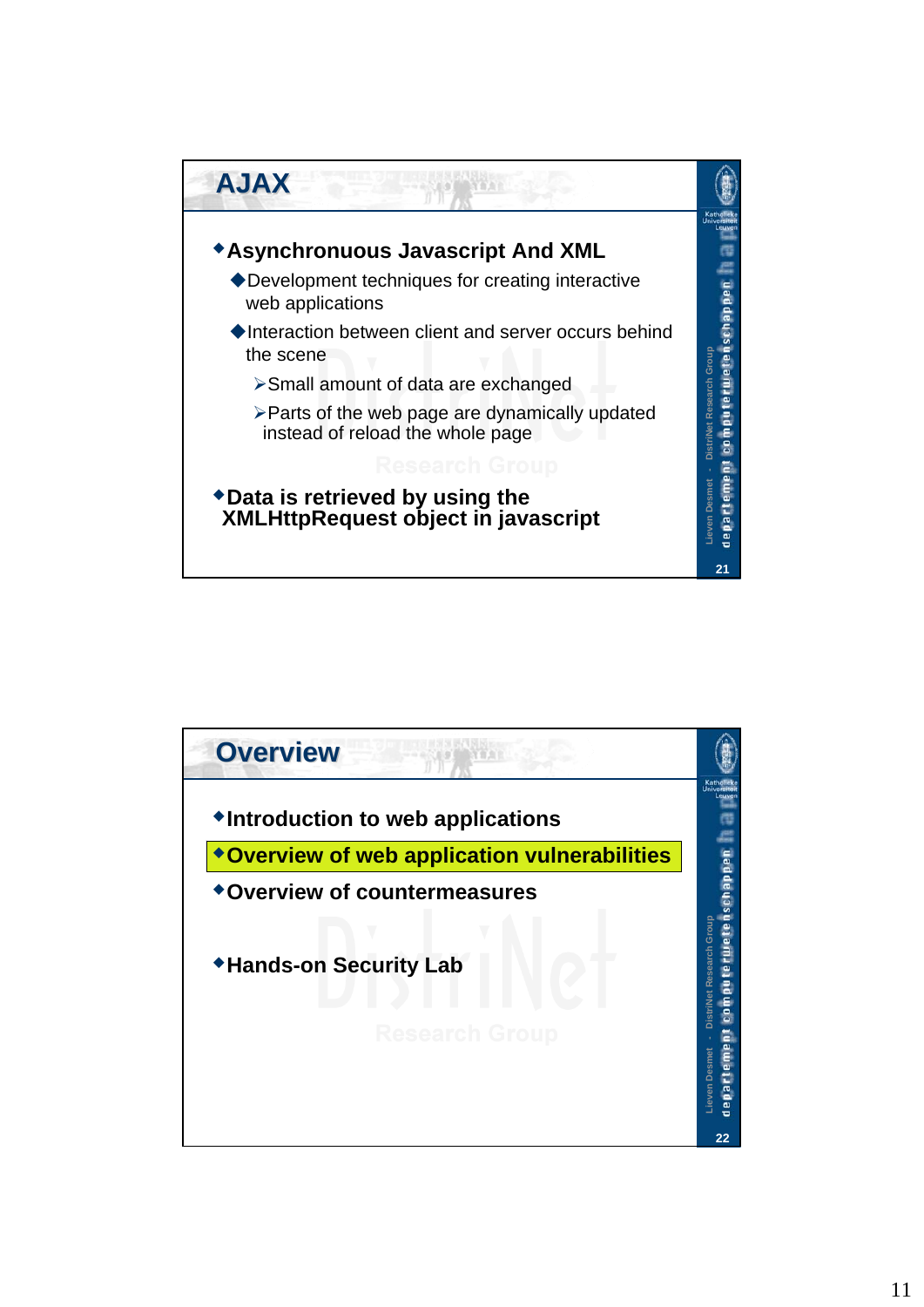

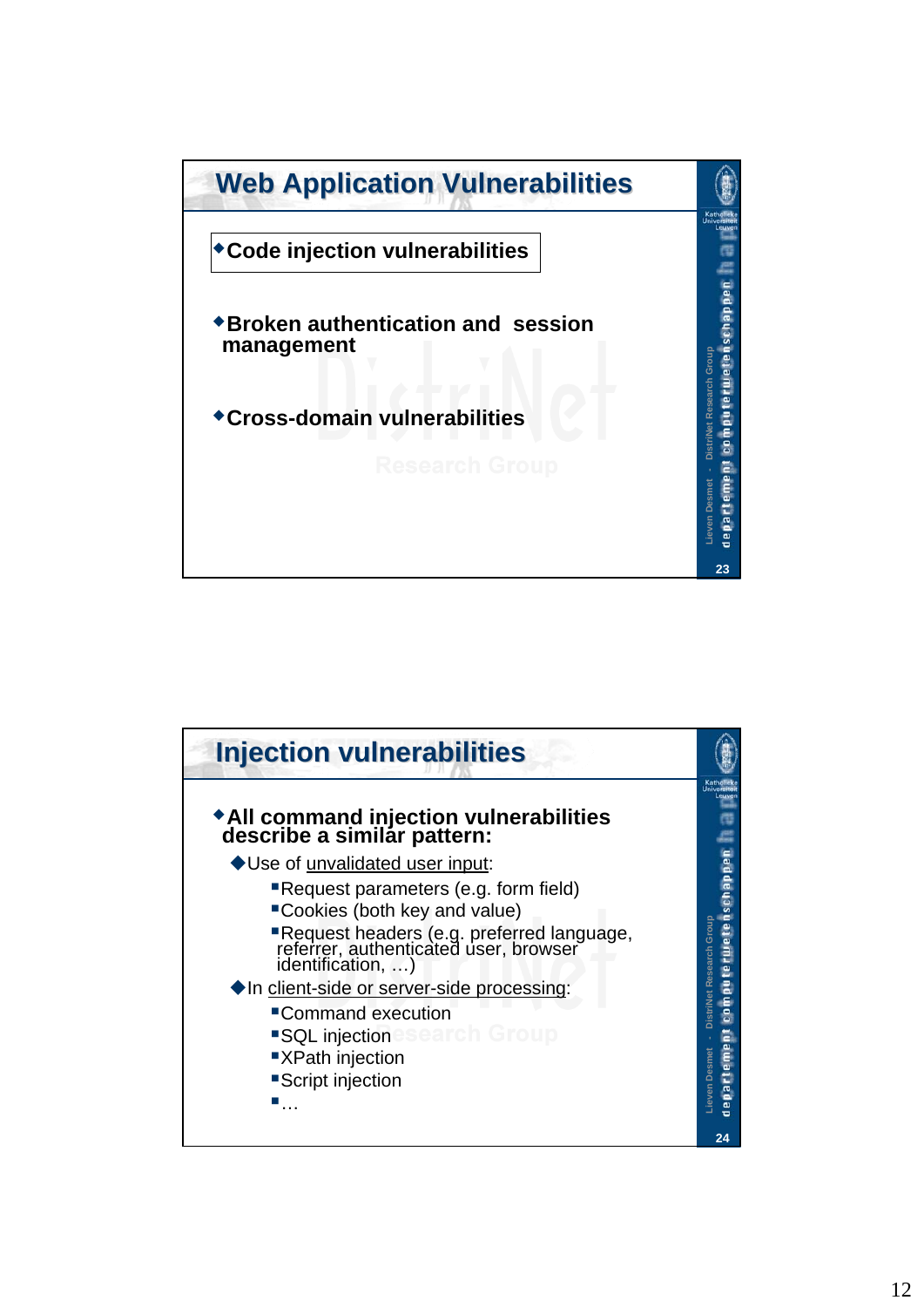

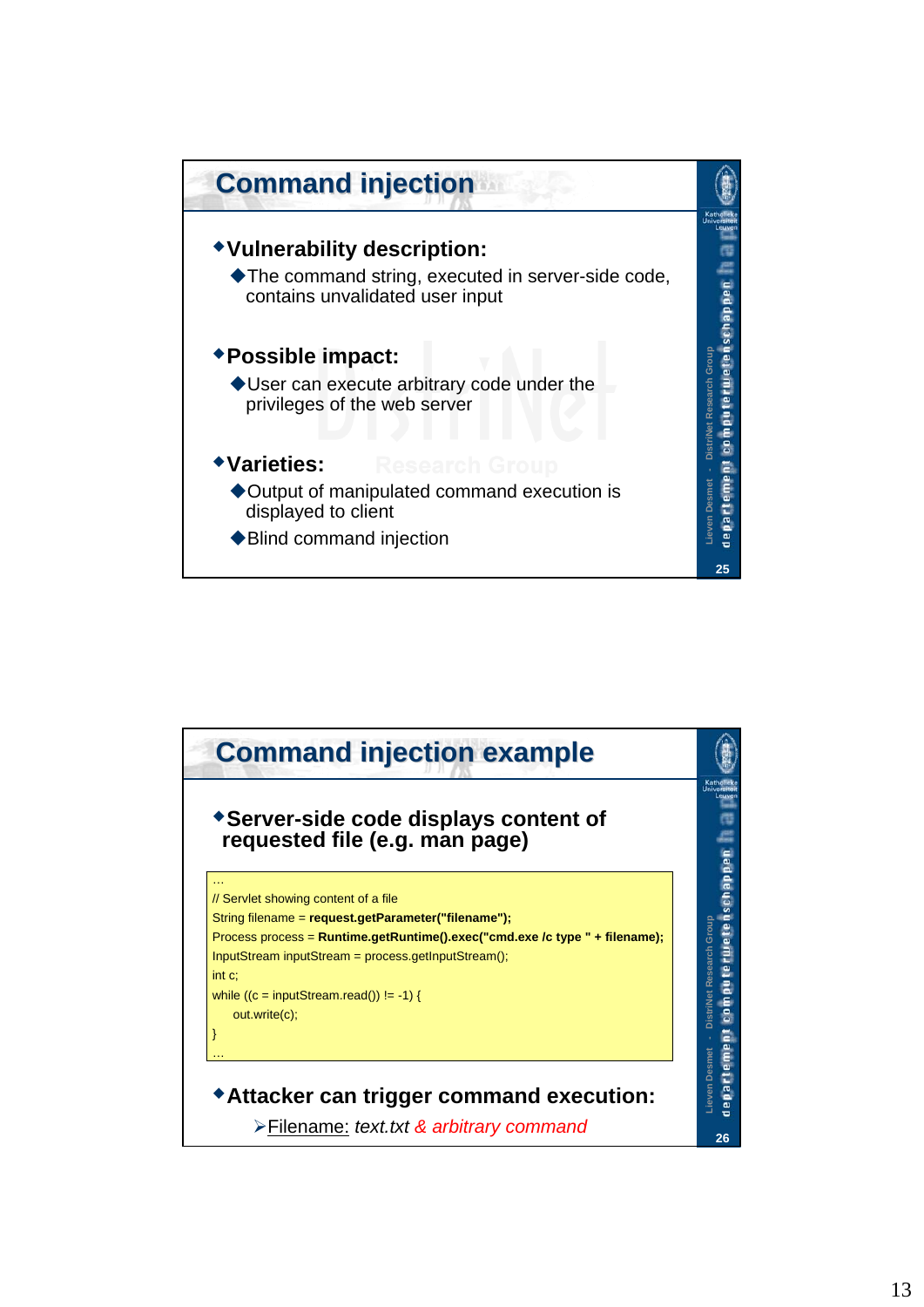|                                                                                                                                                                                                     |                                                                                                                                                                                                                            | <b>Command injection example (2)</b>                                                            |                                                    |                                                                                                                             |
|-----------------------------------------------------------------------------------------------------------------------------------------------------------------------------------------------------|----------------------------------------------------------------------------------------------------------------------------------------------------------------------------------------------------------------------------|-------------------------------------------------------------------------------------------------|----------------------------------------------------|-----------------------------------------------------------------------------------------------------------------------------|
| SP Page - Windows Internet Explorer<br>A http://localhost:8080/WebApplicatio v + + X<br>G,<br>☆<br>48<br>JSP Page<br>This servlet will show you the conte<br>File to show: Text 1 v<br>Submit Query | Live Search<br>$\cap$ $\cap$ $\cap$<br>Command injec escript CommandServlet - Windows Internet Explorer<br>A http://localhost:8080/WebApplicatio<br>G,<br>≪<br>52<br>Servlet CommandServlet                                | $\Box$ o $\times$<br>- م<br>■ · ② Page · ③ Tools ·<br>$\mathsf{X}$<br>$+ +$<br>Live Search<br>合 | $\ .\ $ o $\ $ x<br>- م<br>■ · i→ Page · ① Tools · | Katholiek<br><b>Universitei</b><br>Leuver<br>ē<br>$\overline{a}$<br>rwete                                                   |
|                                                                                                                                                                                                     | Ouery string filename=test.txt+%26+ls<br><b>Servlet CommandServlet</b><br>File: test.txt & Is<br>bootstrap.jar<br>catalina.bat<br>commons-loccinc-api.jar<br>cpappend.bat<br>digest.bat<br>service.bat<br>eatelassmath hat | Request URL: http://localhost:8080/WebApplicationSecurity/injection/command.do                  |                                                    | DistriNet Research Group<br>$\overline{e}$<br>a<br>Ē<br>irteme<br>Lieven Desmet<br>$\overline{\mathbf{a}}$<br>$\frac{e}{d}$ |
|                                                                                                                                                                                                     | one                                                                                                                                                                                                                        | $\bigcirc$ <b>C</b> Internet                                                                    | <b>4 100%</b>                                      | 27                                                                                                                          |

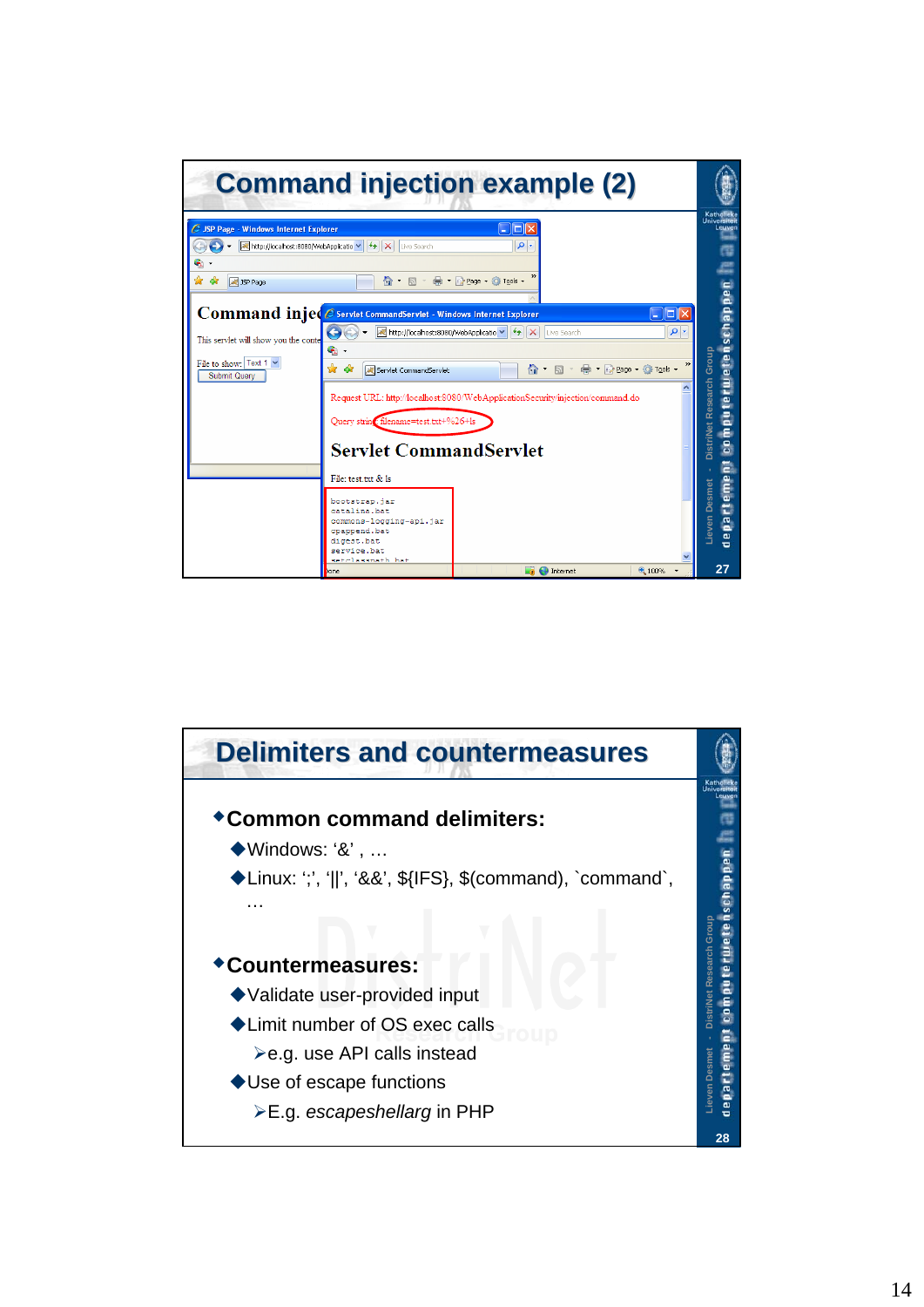

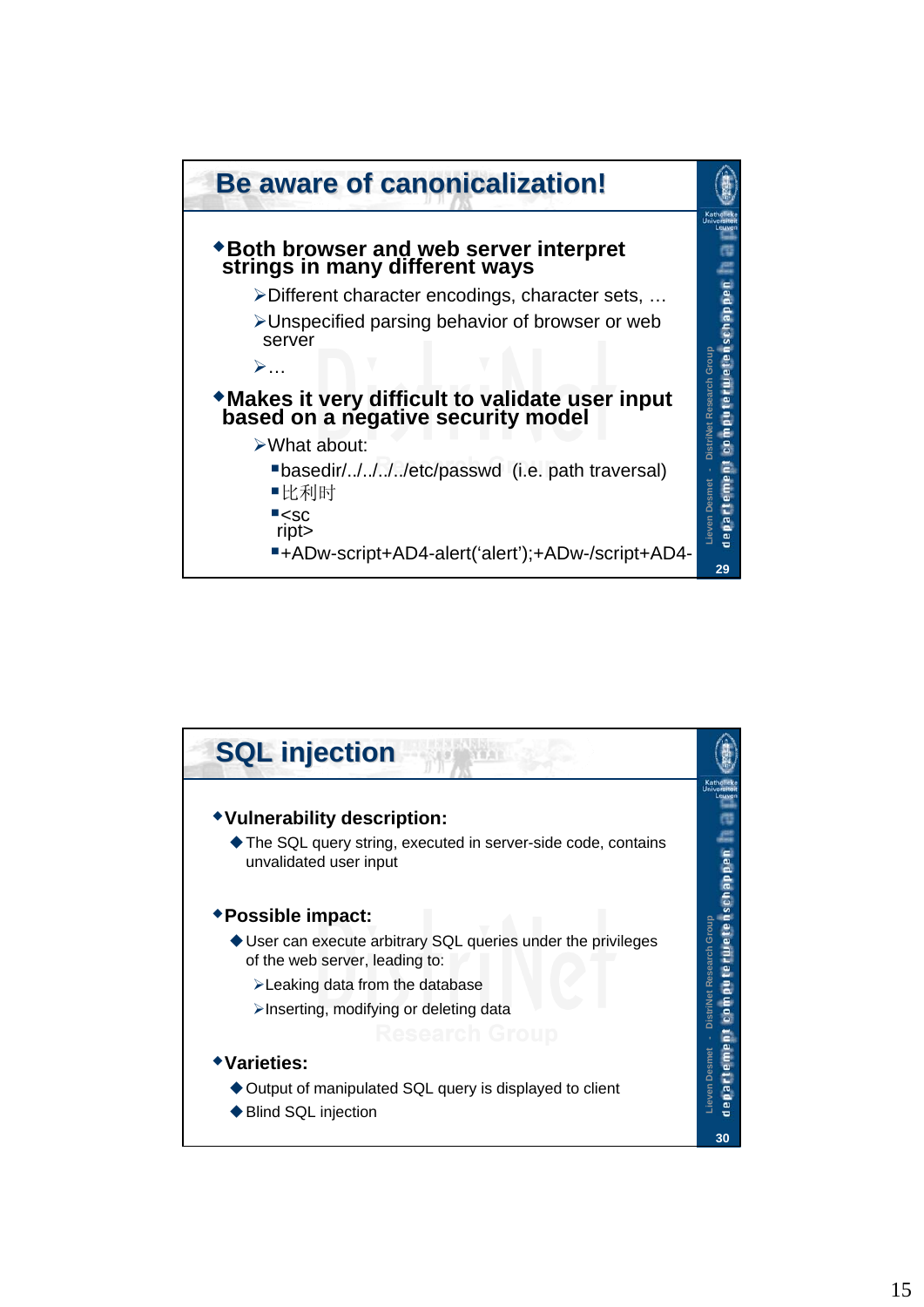

![](_page_15_Figure_1.jpeg)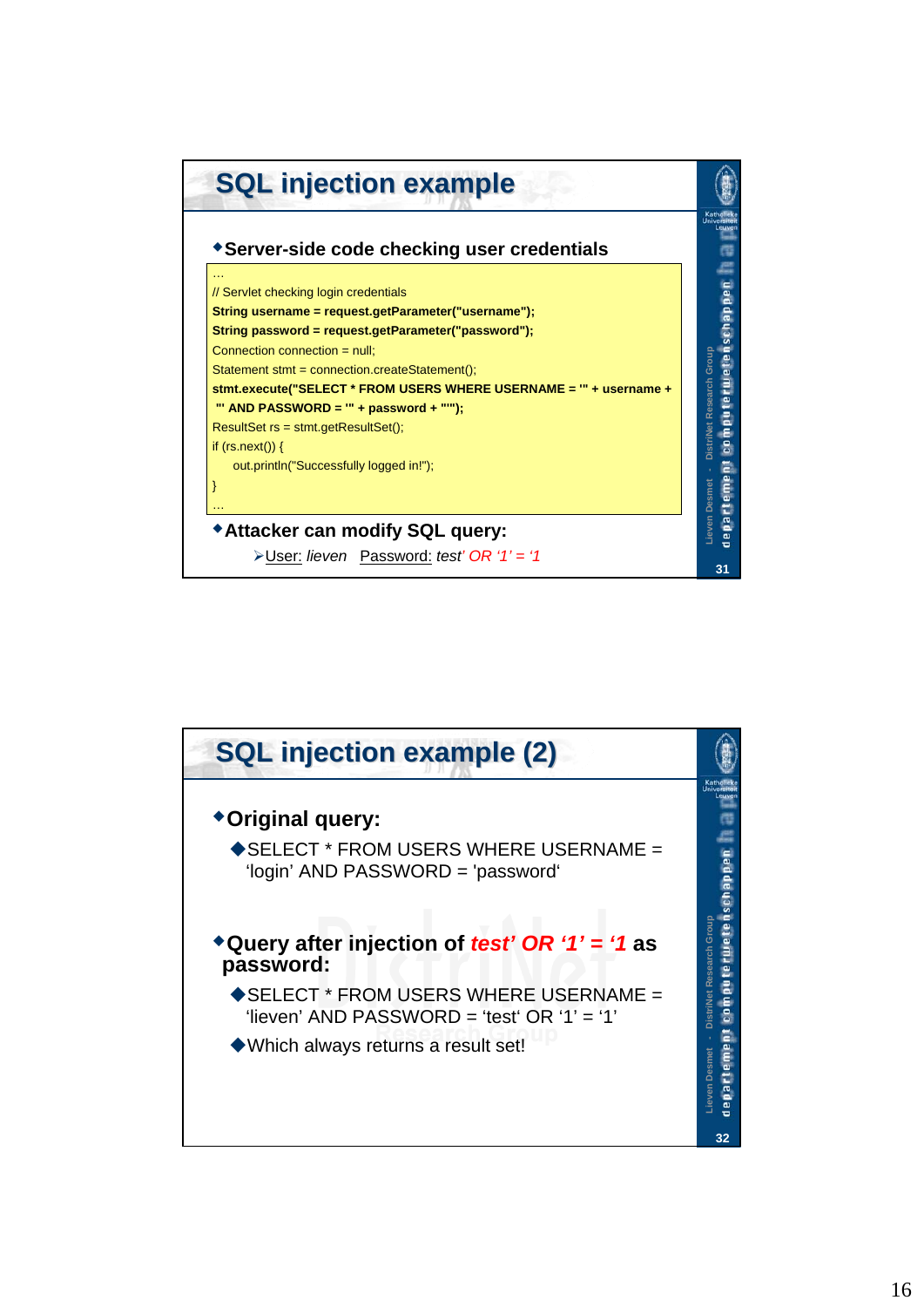![](_page_16_Figure_0.jpeg)

![](_page_16_Picture_1.jpeg)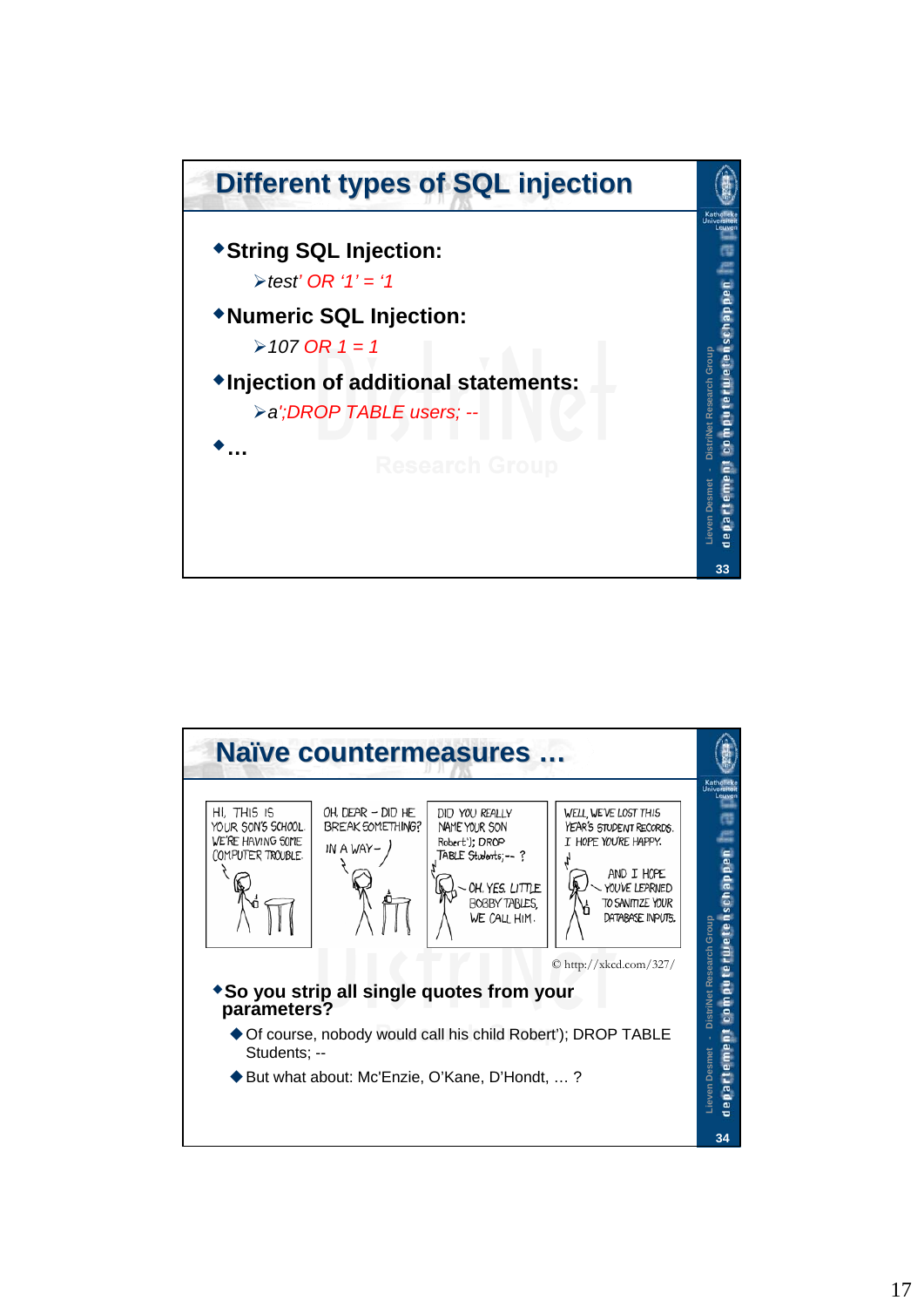![](_page_17_Figure_0.jpeg)

![](_page_17_Figure_1.jpeg)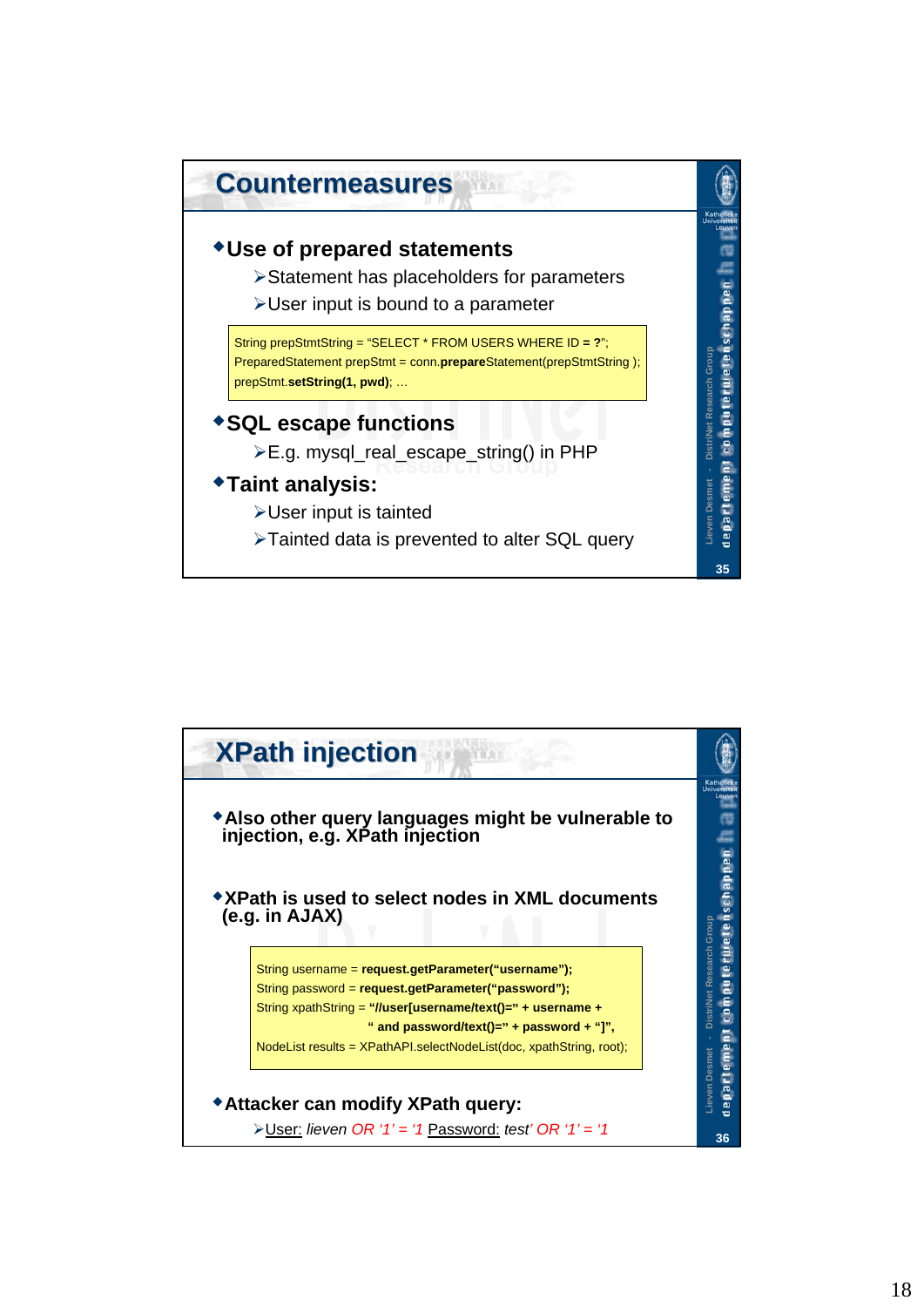![](_page_18_Figure_0.jpeg)

![](_page_18_Figure_1.jpeg)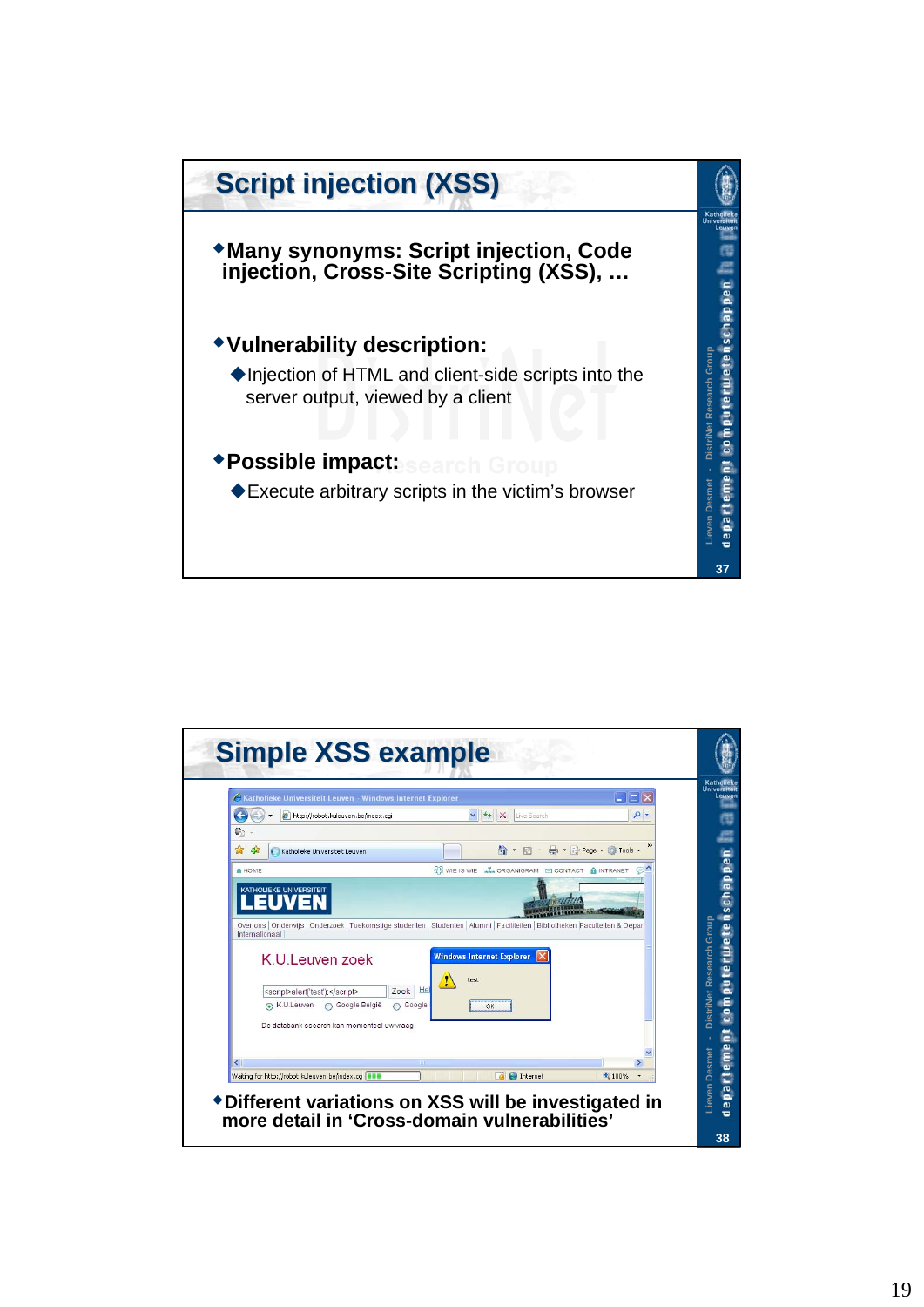![](_page_19_Figure_0.jpeg)

![](_page_19_Picture_1.jpeg)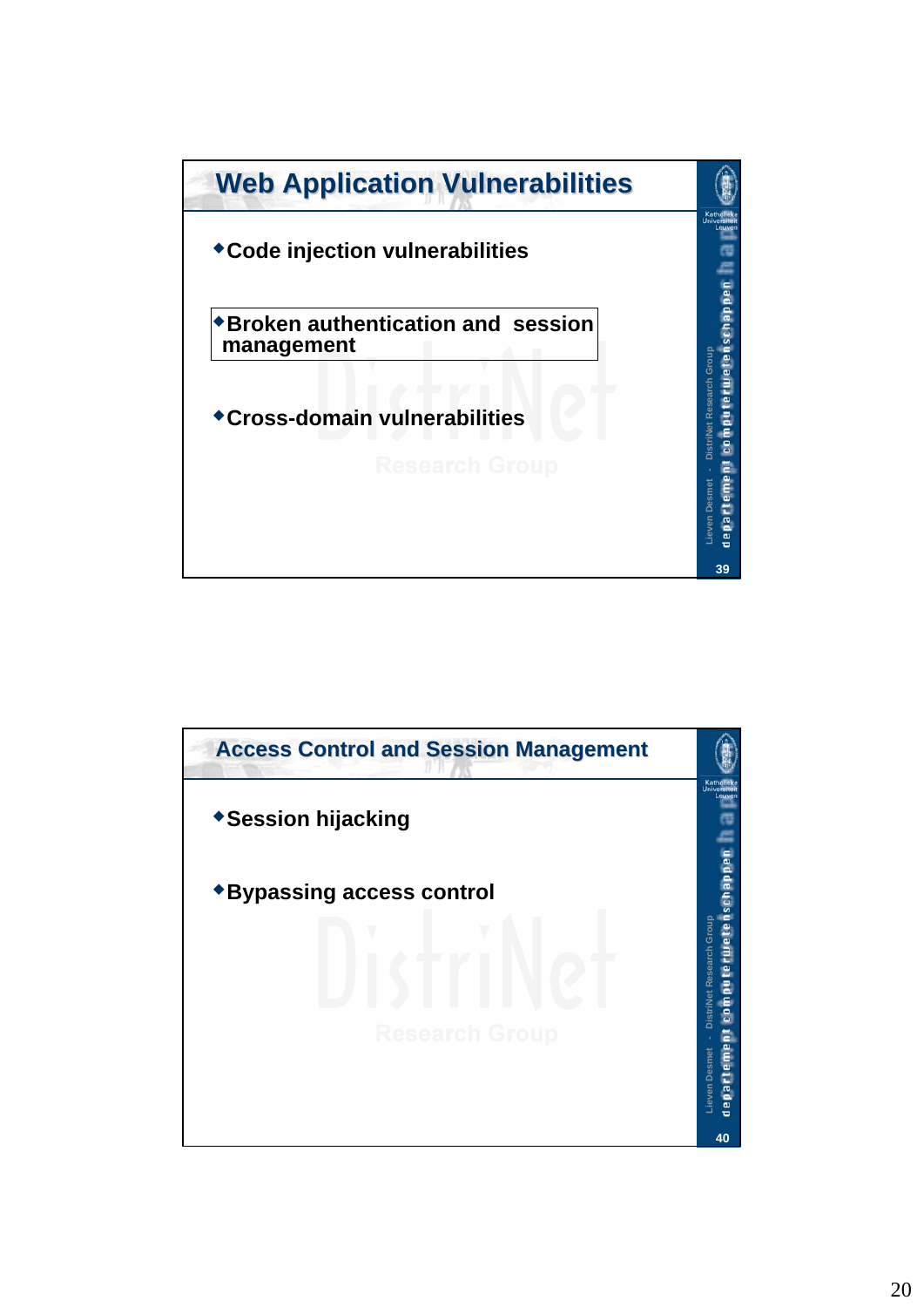![](_page_20_Figure_0.jpeg)

![](_page_20_Figure_1.jpeg)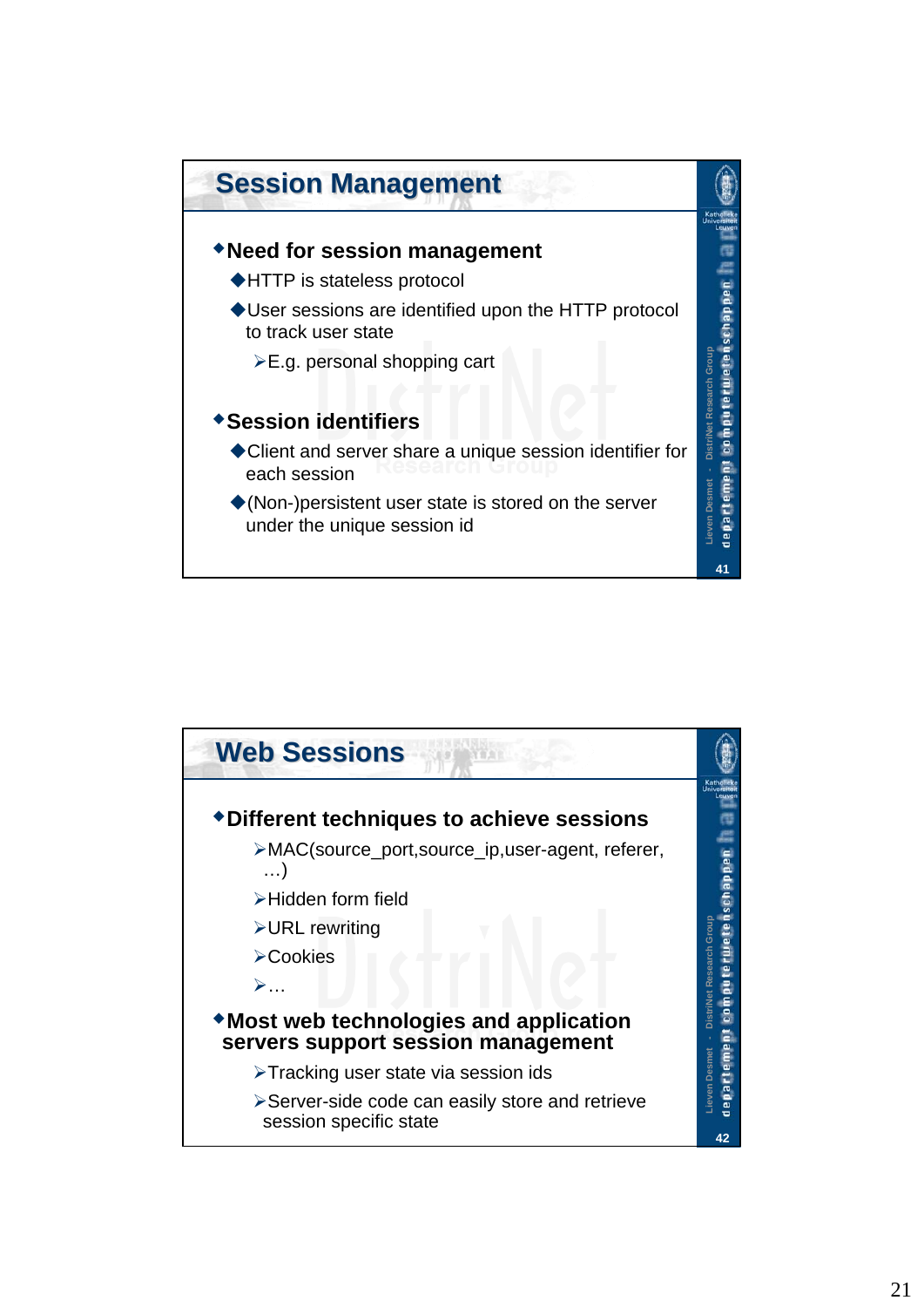![](_page_21_Figure_0.jpeg)

![](_page_21_Picture_1.jpeg)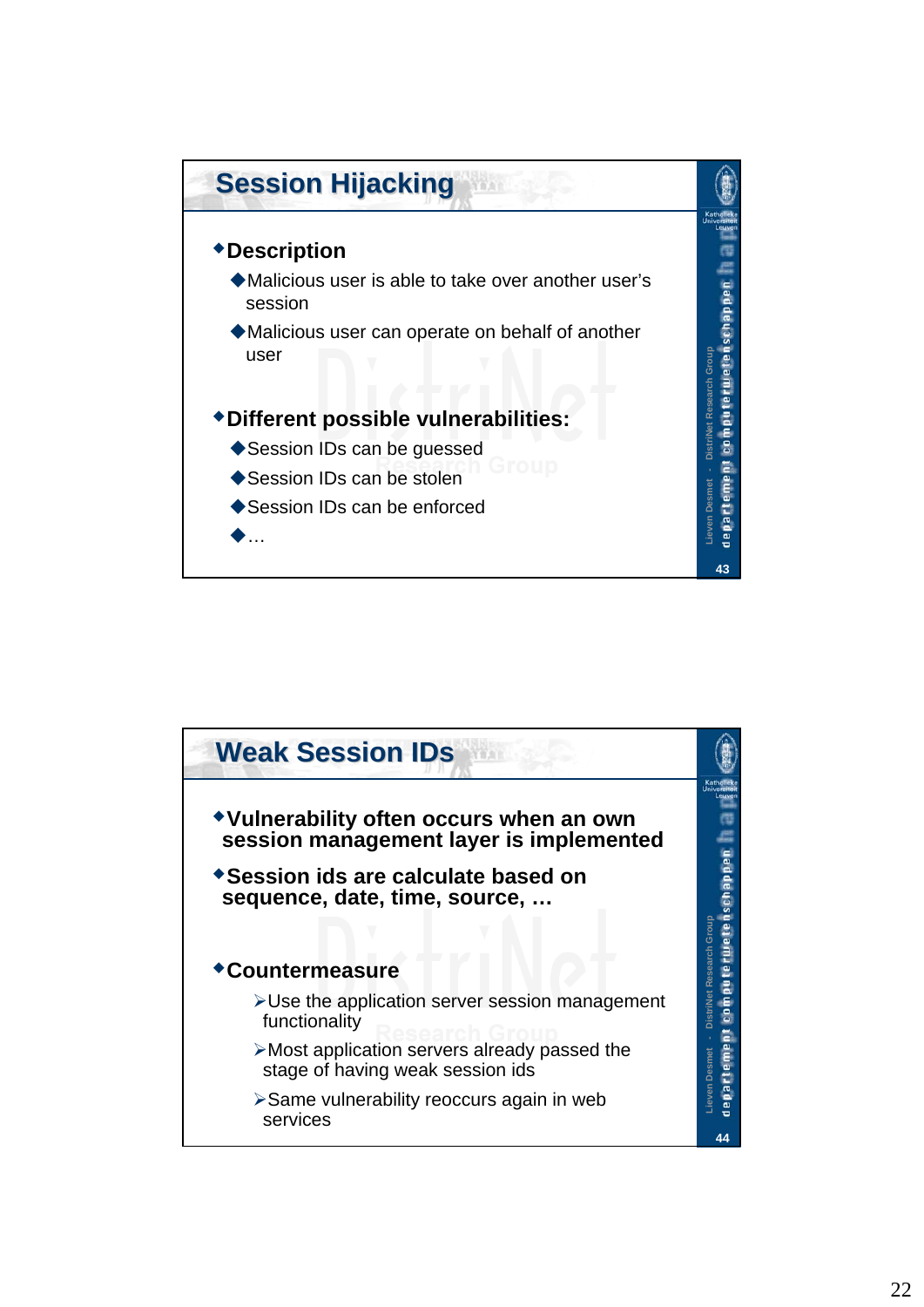![](_page_22_Figure_0.jpeg)

![](_page_22_Figure_1.jpeg)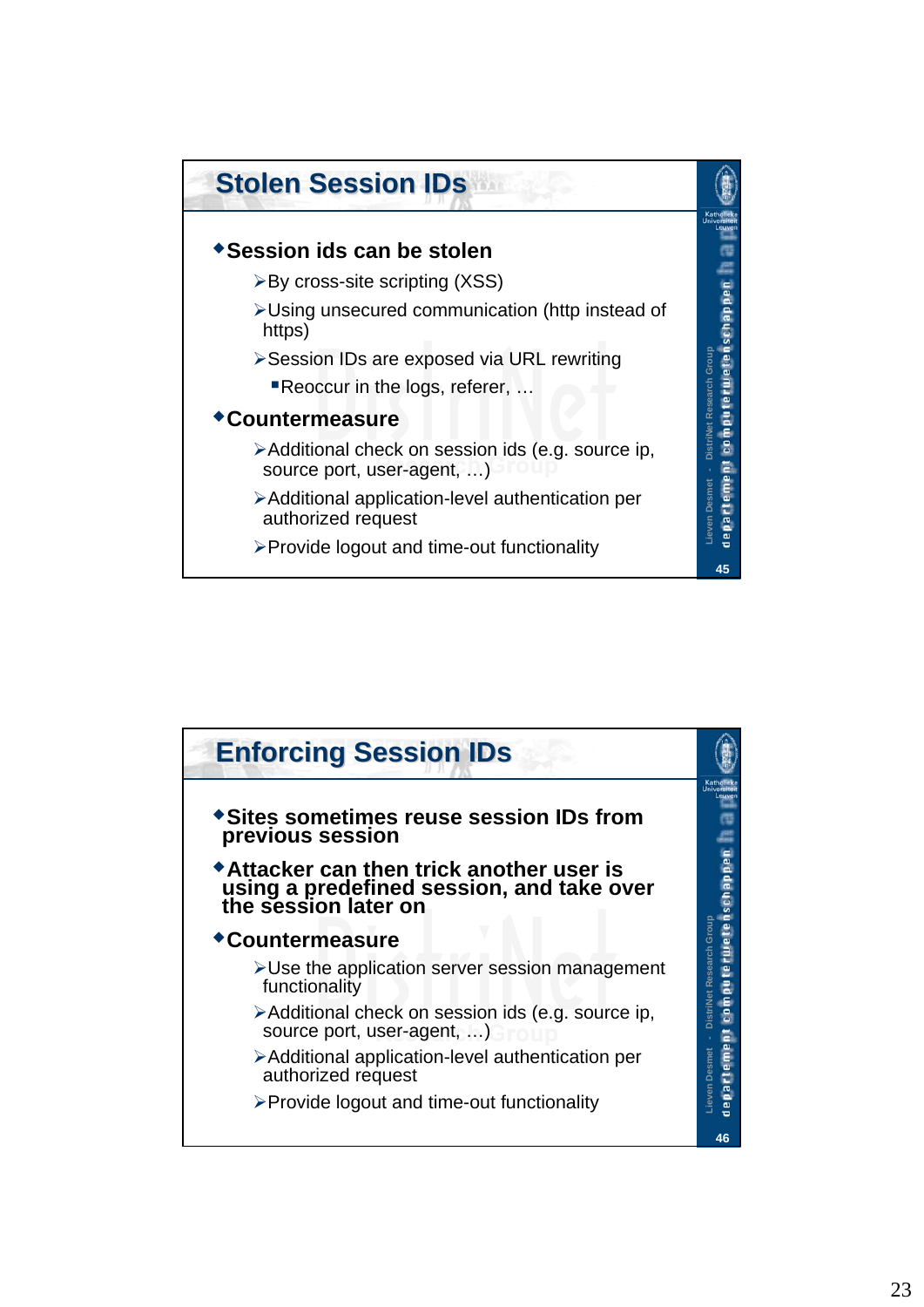![](_page_23_Figure_0.jpeg)

![](_page_23_Figure_1.jpeg)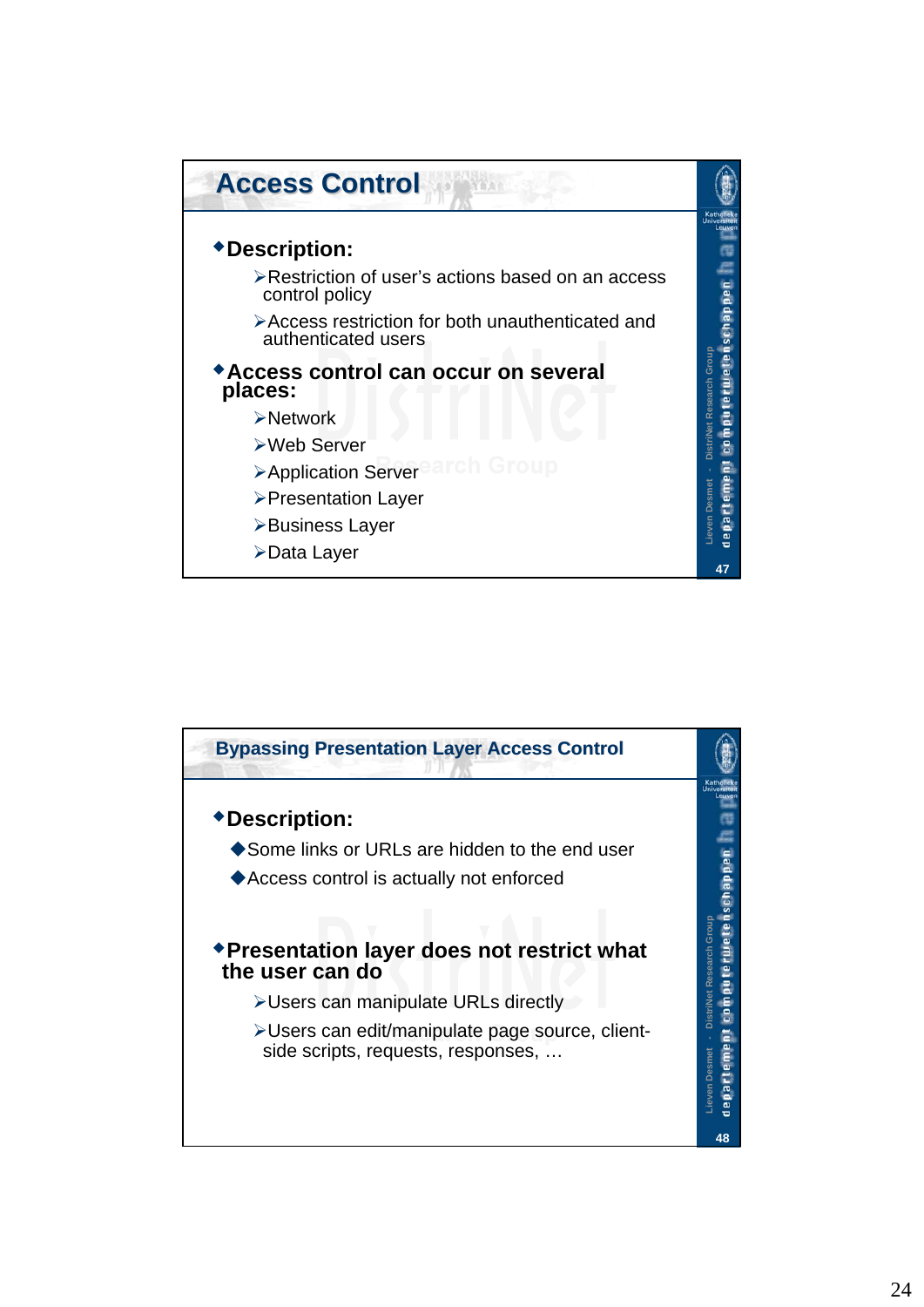![](_page_24_Figure_0.jpeg)

![](_page_24_Figure_1.jpeg)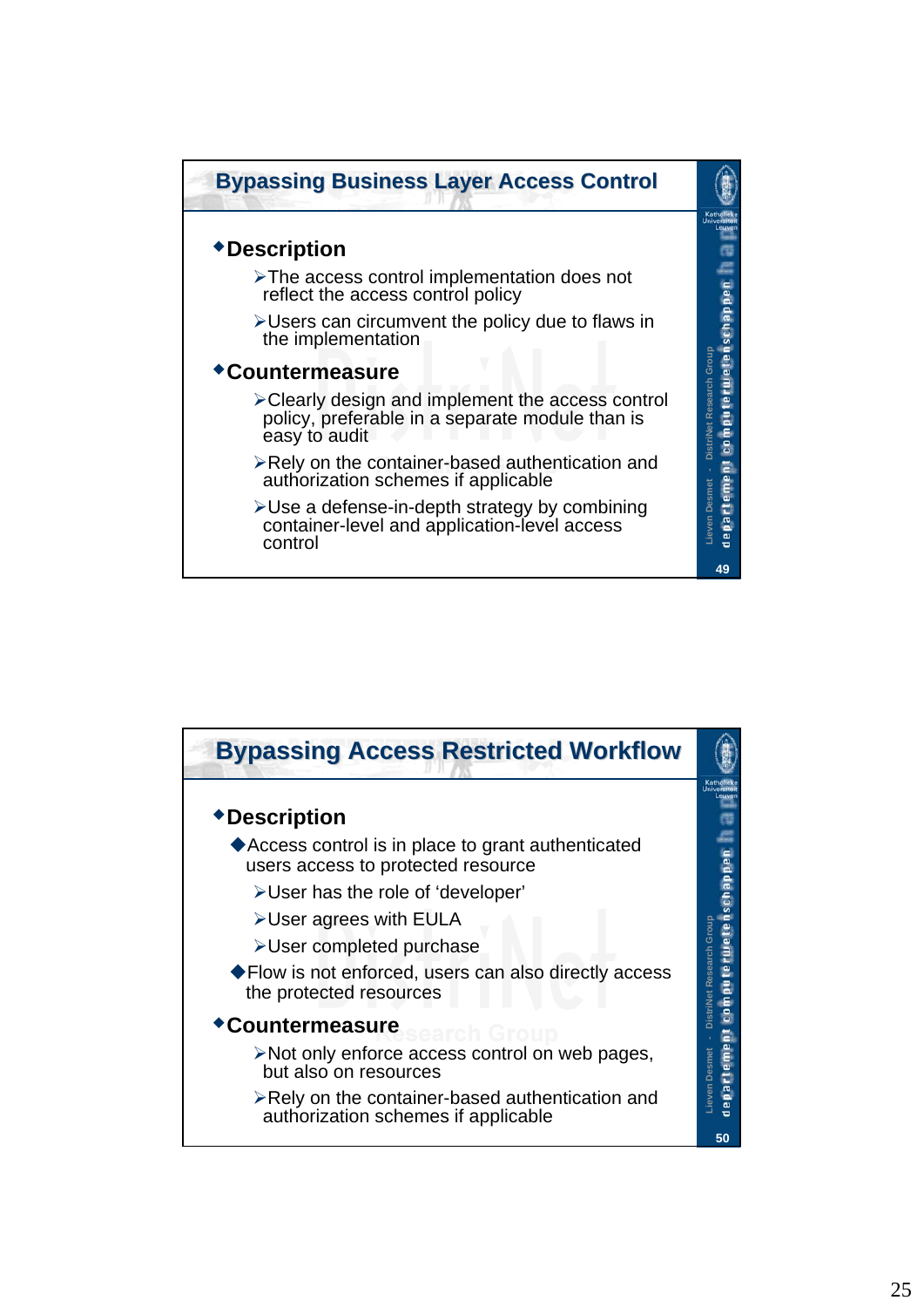![](_page_25_Figure_0.jpeg)

![](_page_25_Picture_1.jpeg)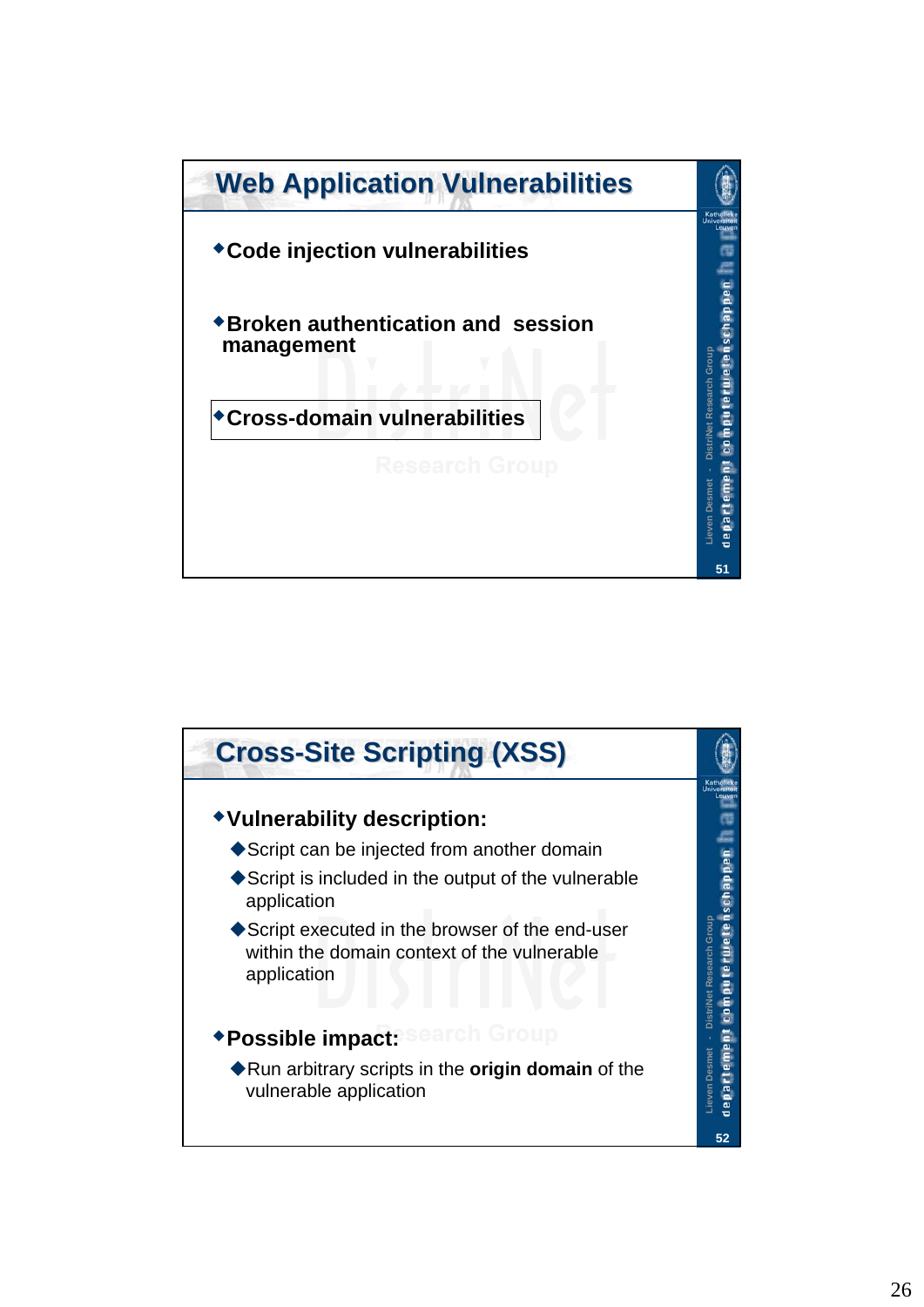![](_page_26_Figure_0.jpeg)

![](_page_26_Figure_1.jpeg)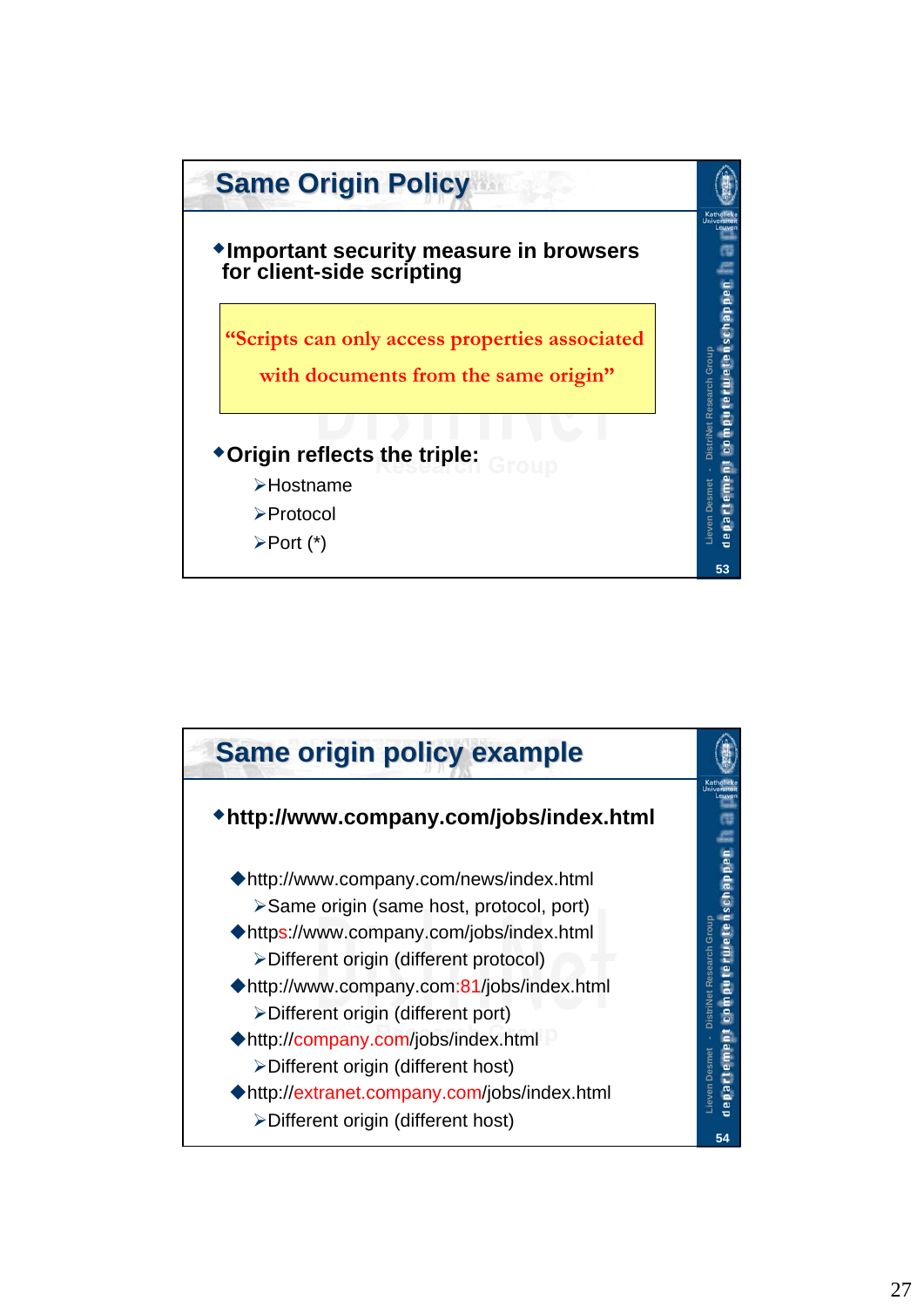![](_page_27_Figure_0.jpeg)

![](_page_27_Figure_1.jpeg)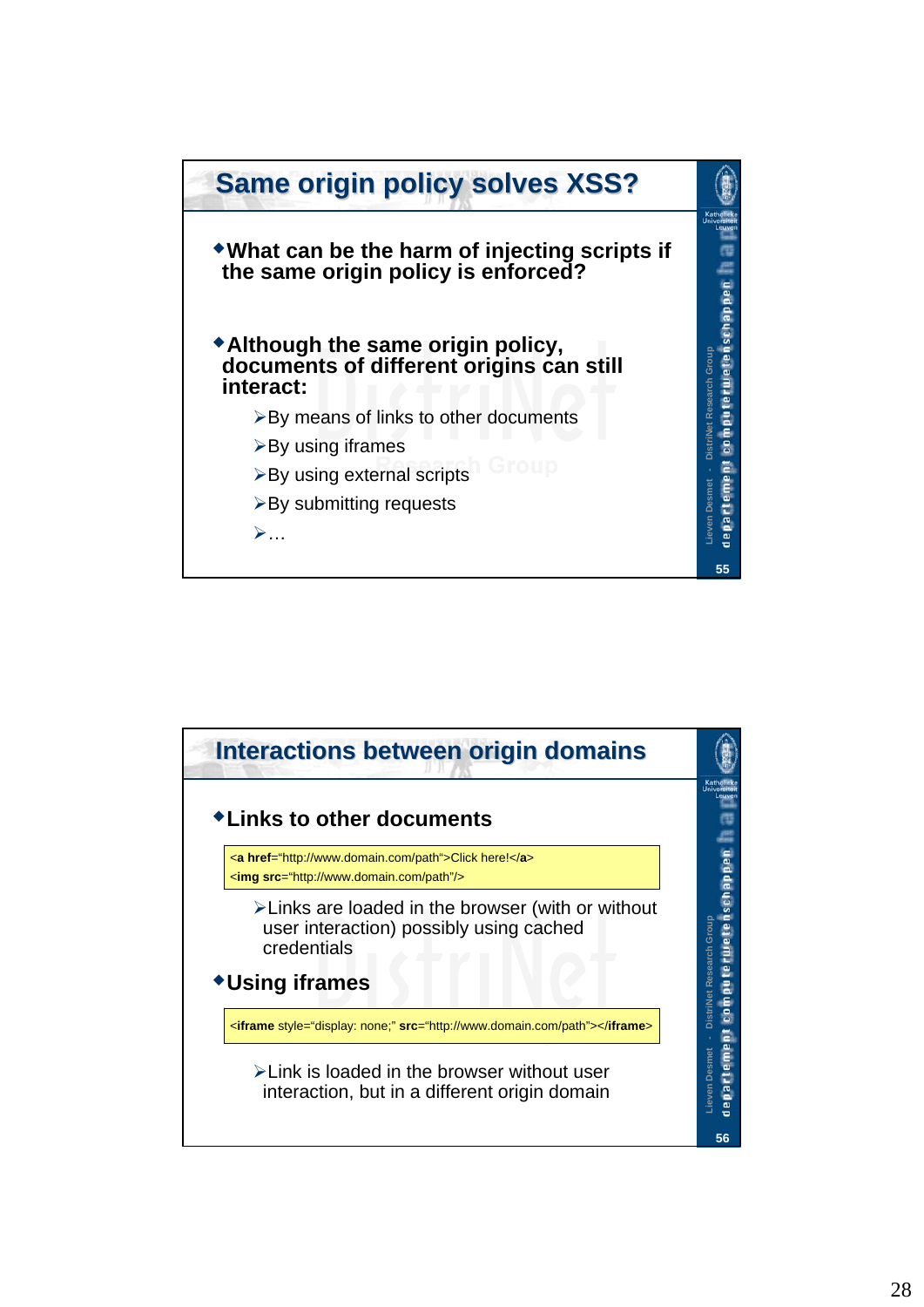![](_page_28_Figure_0.jpeg)

![](_page_28_Figure_1.jpeg)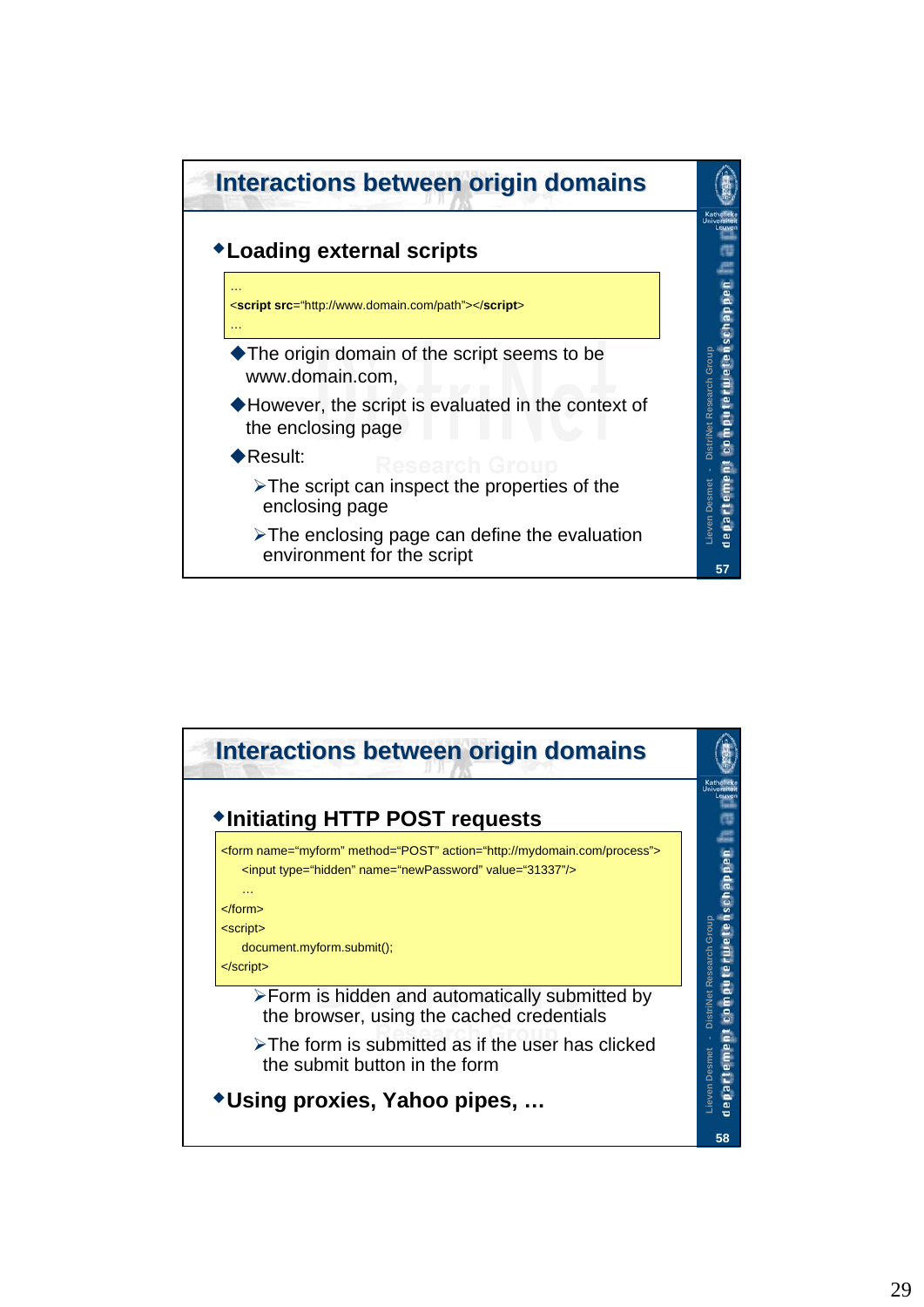![](_page_29_Figure_0.jpeg)

![](_page_29_Figure_1.jpeg)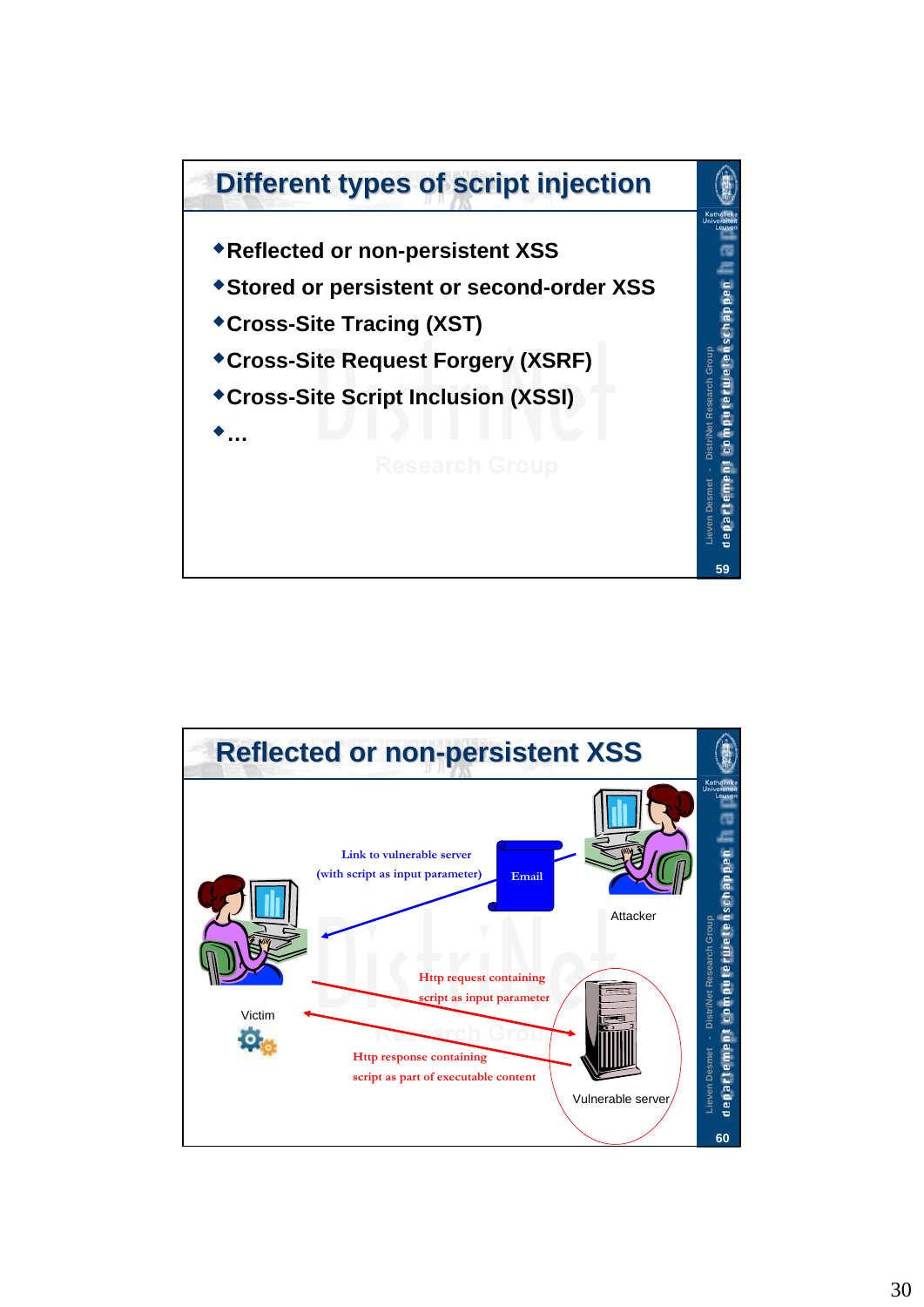![](_page_30_Figure_0.jpeg)

![](_page_30_Figure_1.jpeg)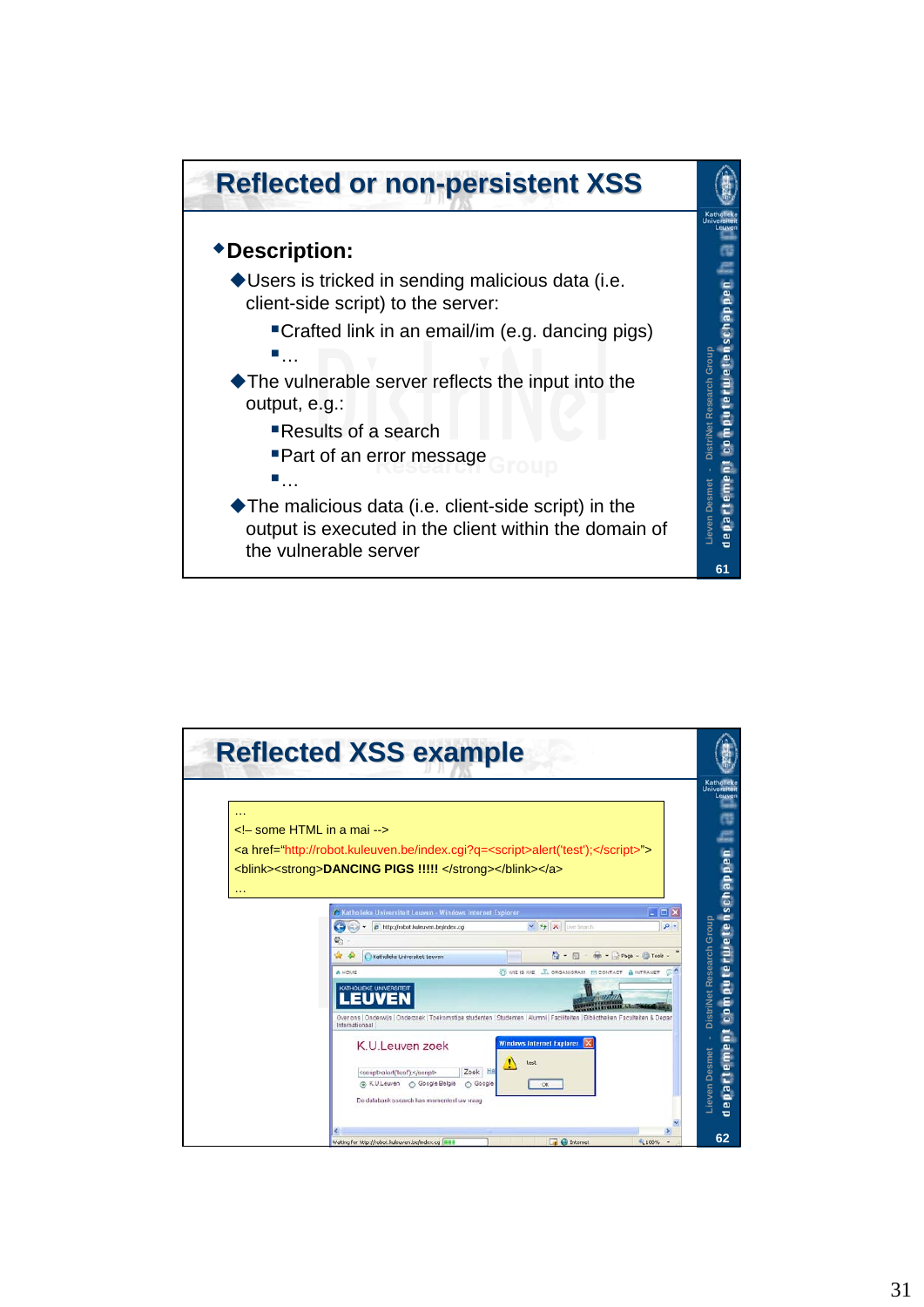![](_page_31_Figure_0.jpeg)

![](_page_31_Figure_1.jpeg)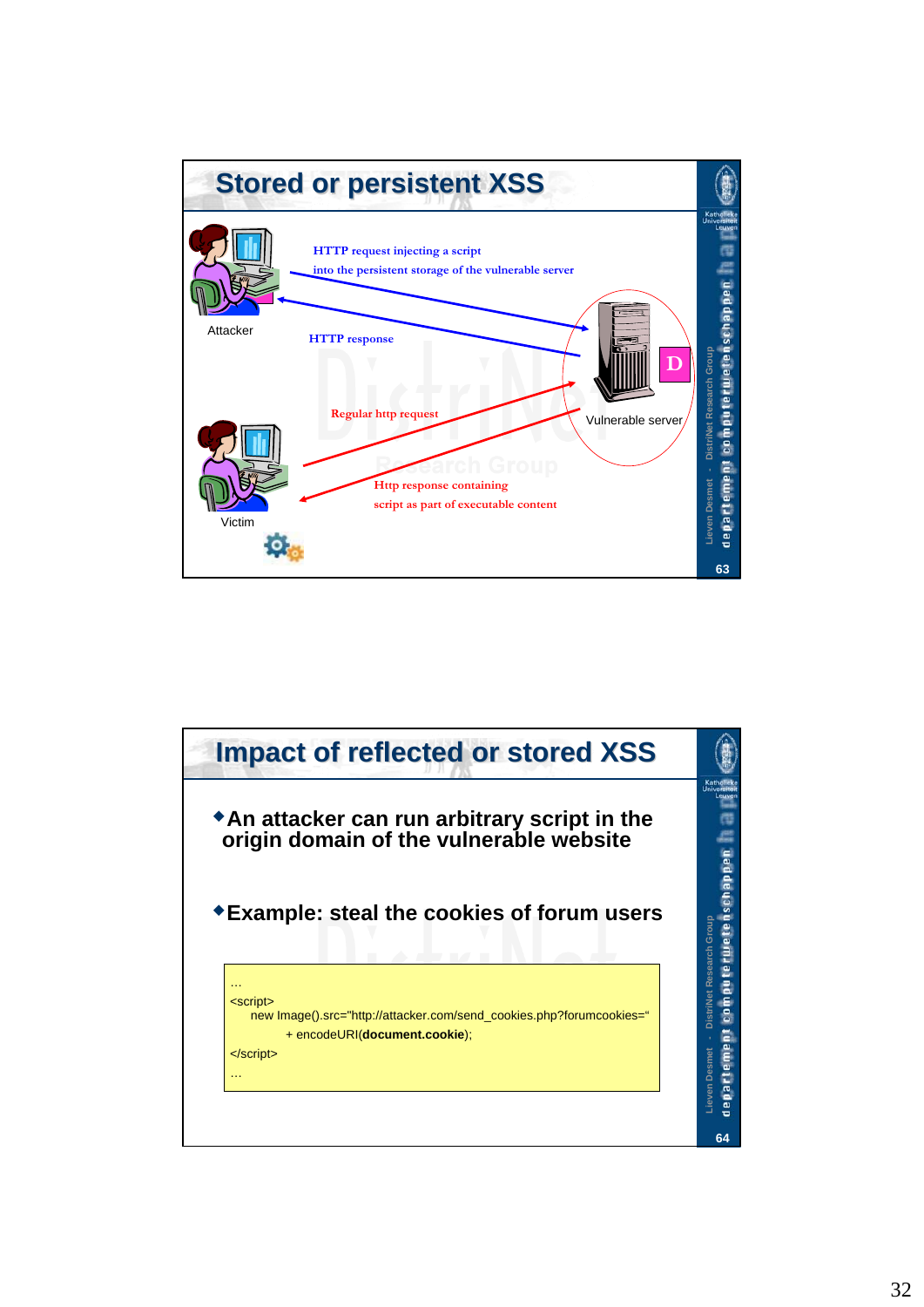![](_page_32_Figure_0.jpeg)

| <b>XST protocol example</b>                                                                                                                                                                                                            |                           |                          |
|----------------------------------------------------------------------------------------------------------------------------------------------------------------------------------------------------------------------------------------|---------------------------|--------------------------|
| mymachine: ~ \$ telnet localhost 80<br>Trying 127.0.0.1<br>Connected to localhost.                                                                                                                                                     |                           |                          |
| Escape character is '^]'.<br>TRACE / HTTP/1.1<br>Host: www.malicious.be<br>Cookie: parameter=somevalue                                                                                                                                 | <b>HTTP Request</b>       | Group<br><b>Research</b> |
| <b>HTTP/1.1 200 OK</b><br><b>HTTP Response header</b><br>Date: Mon, 25 Feb 2008 21:50:01 GMT<br>Server: Apache/2.2.6 (Debian) mod_jk/1.2.25 PHP/5.2.4-2 with Suhosin-Patch<br>Transfer-Encoding: chunked<br>Content-Type: message/http |                           |                          |
| TRACE / HTTP/1.1<br>Host: www.malicious.be<br>Cookie: parameter=somevalue                                                                                                                                                              | <b>HTTP Response body</b> | <b>Desmer</b><br>nevei   |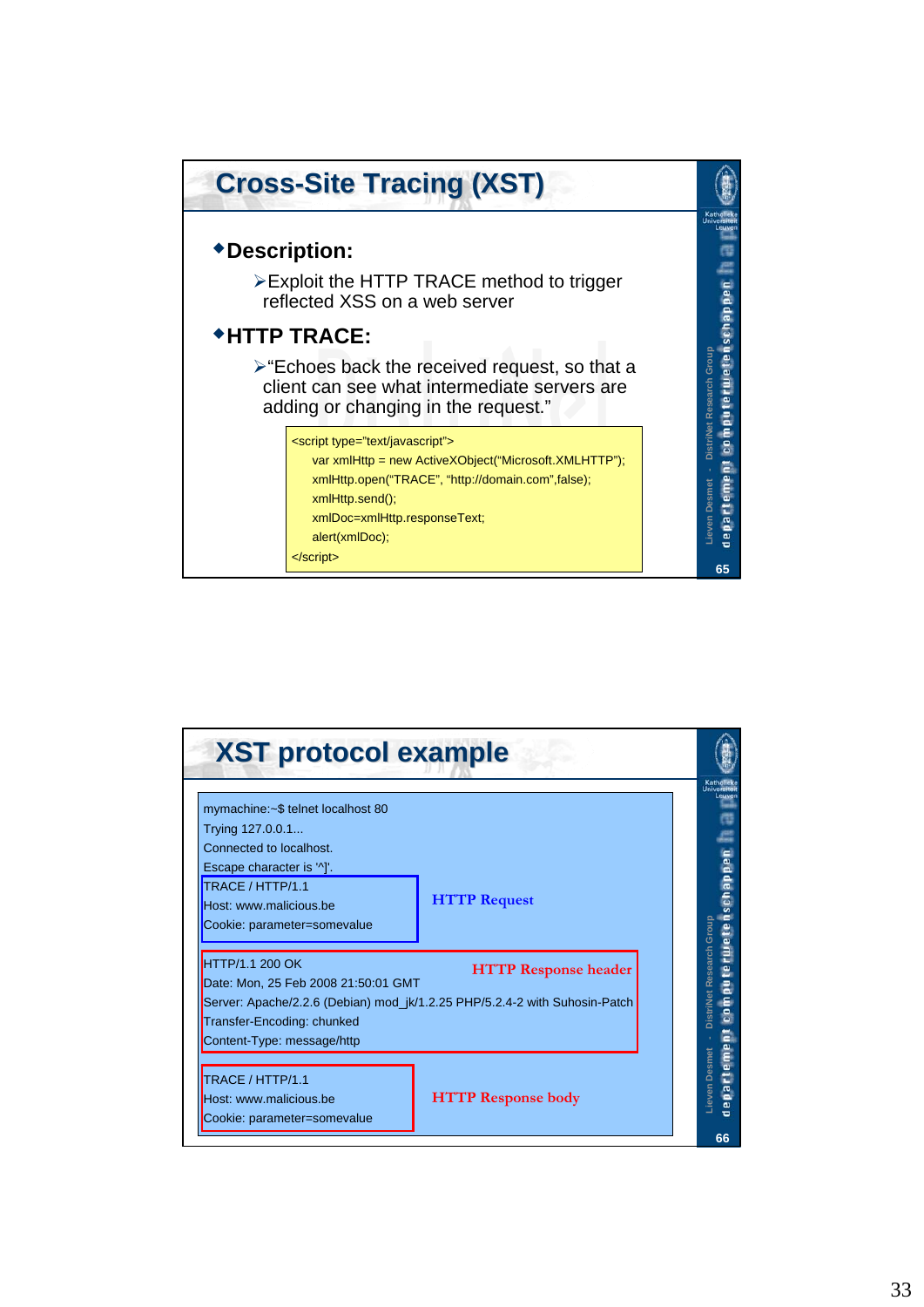![](_page_33_Figure_0.jpeg)

![](_page_33_Figure_1.jpeg)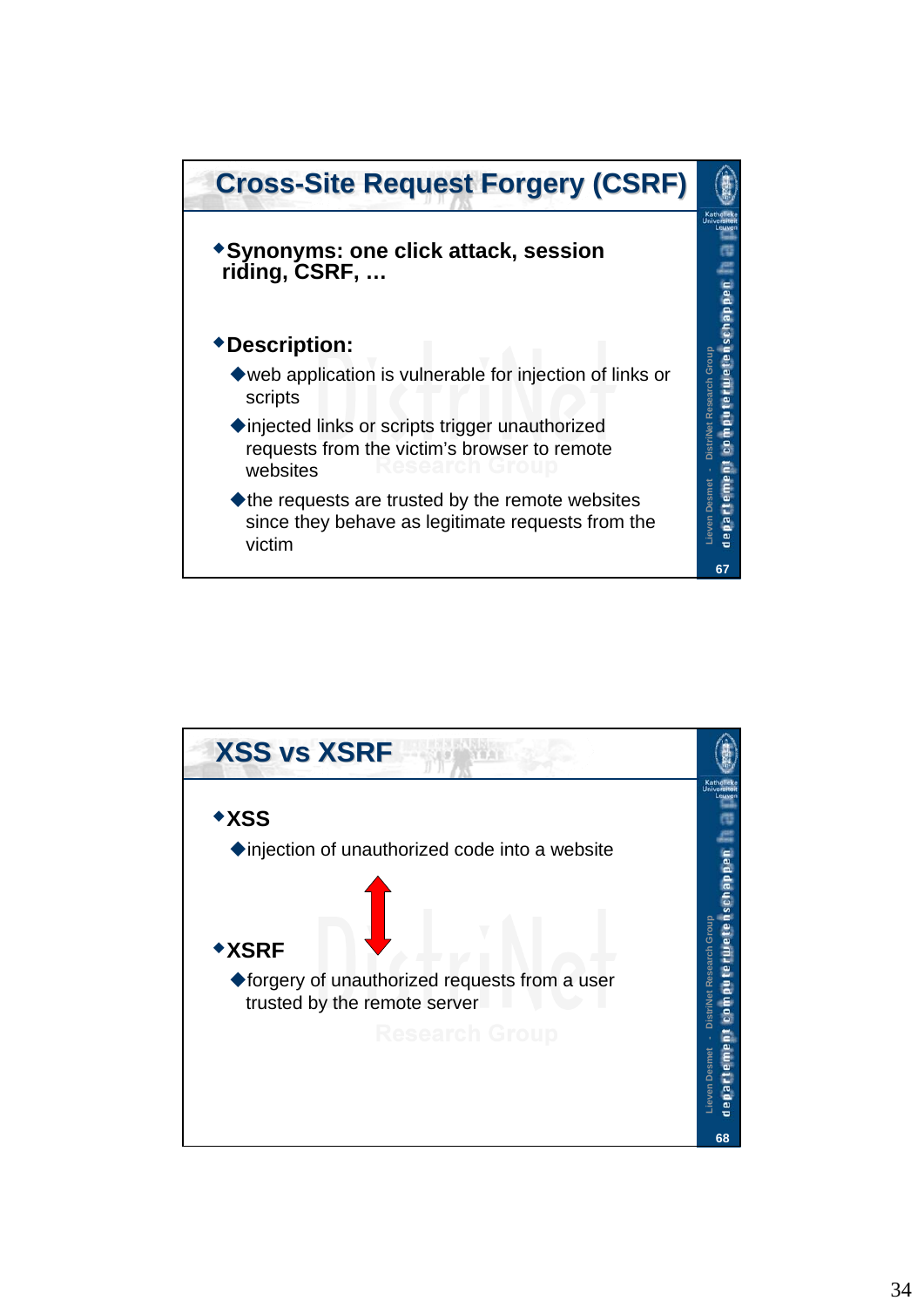![](_page_34_Figure_0.jpeg)

![](_page_34_Figure_1.jpeg)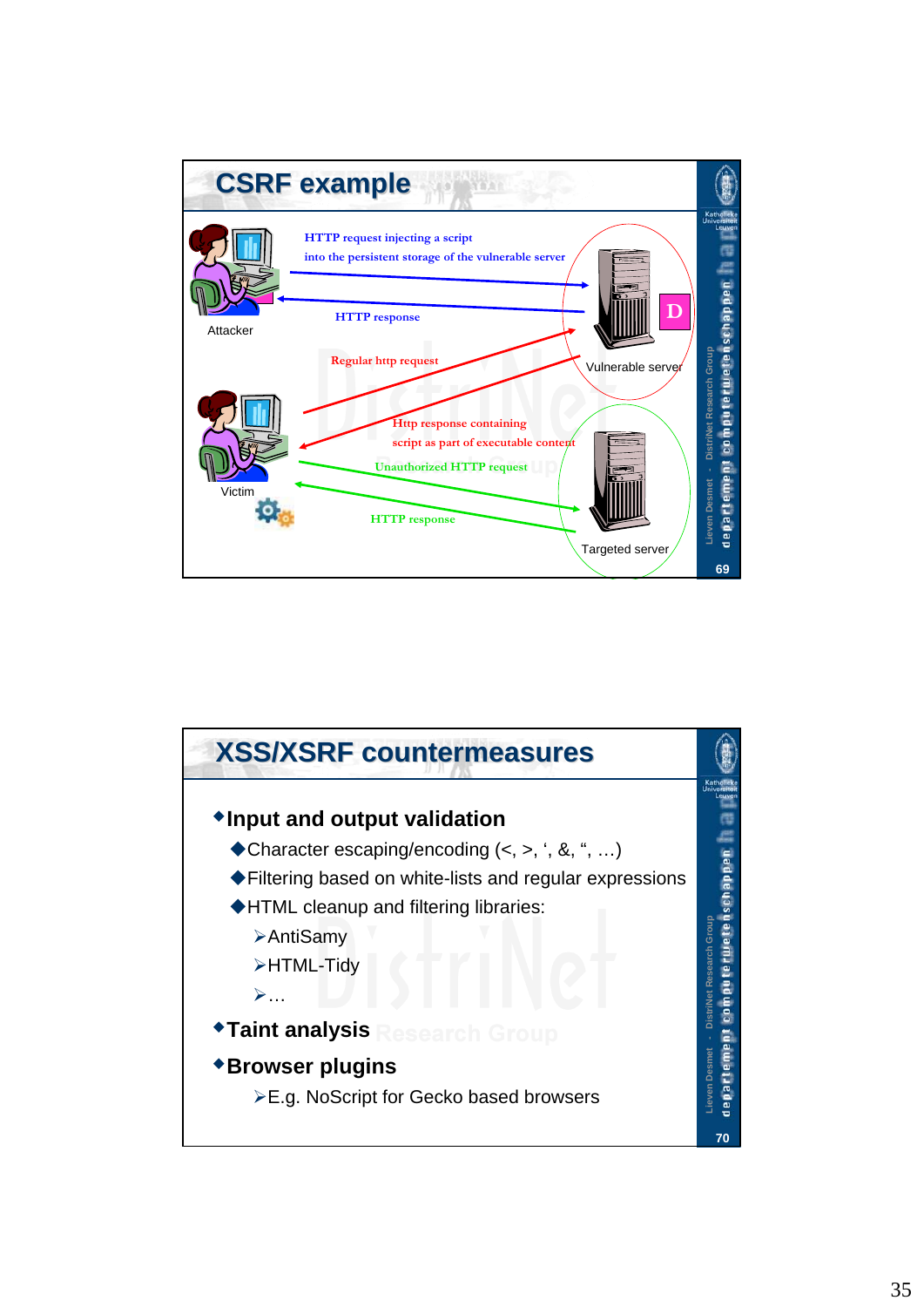![](_page_35_Figure_0.jpeg)

![](_page_35_Figure_1.jpeg)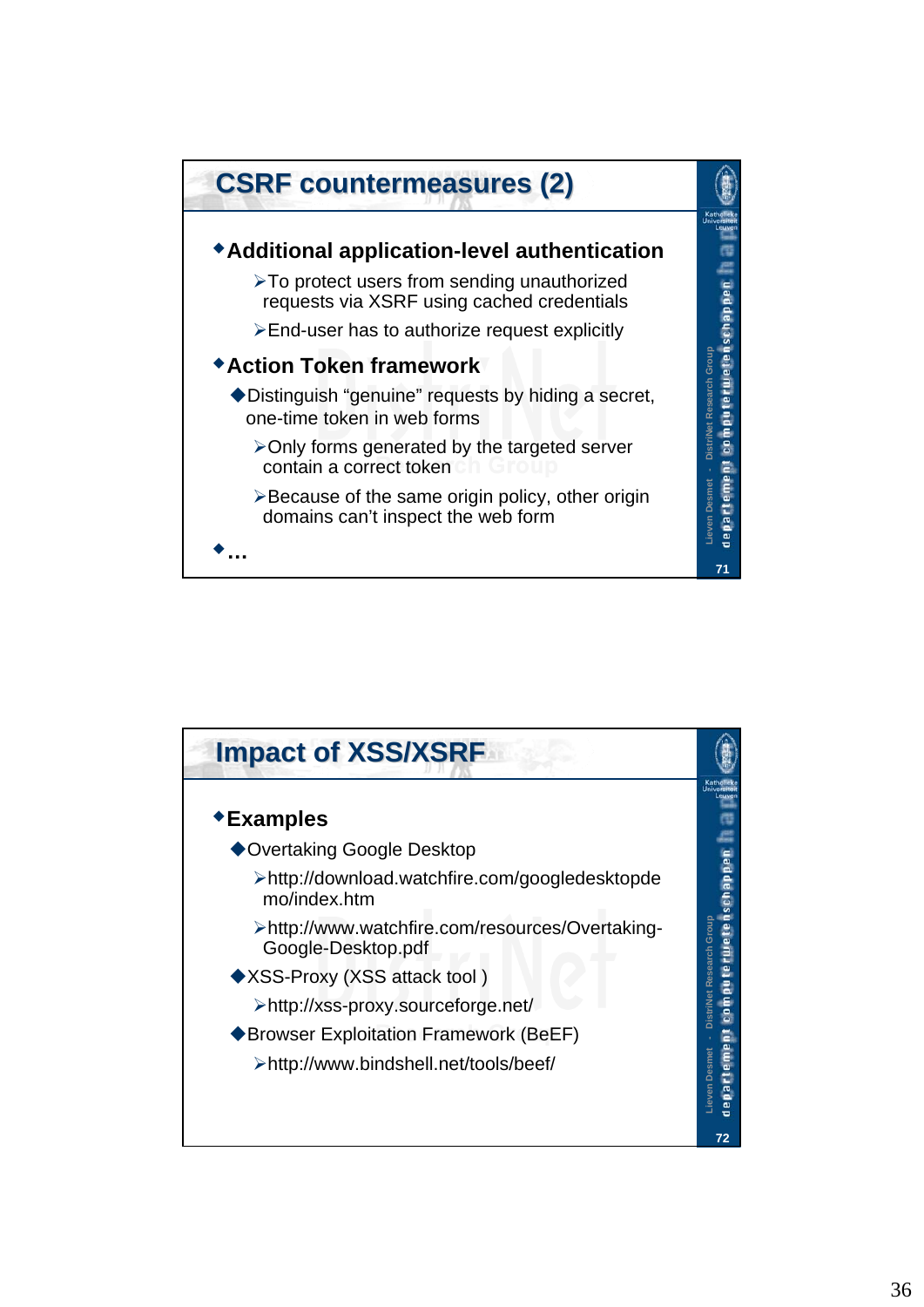![](_page_36_Figure_0.jpeg)

![](_page_36_Figure_1.jpeg)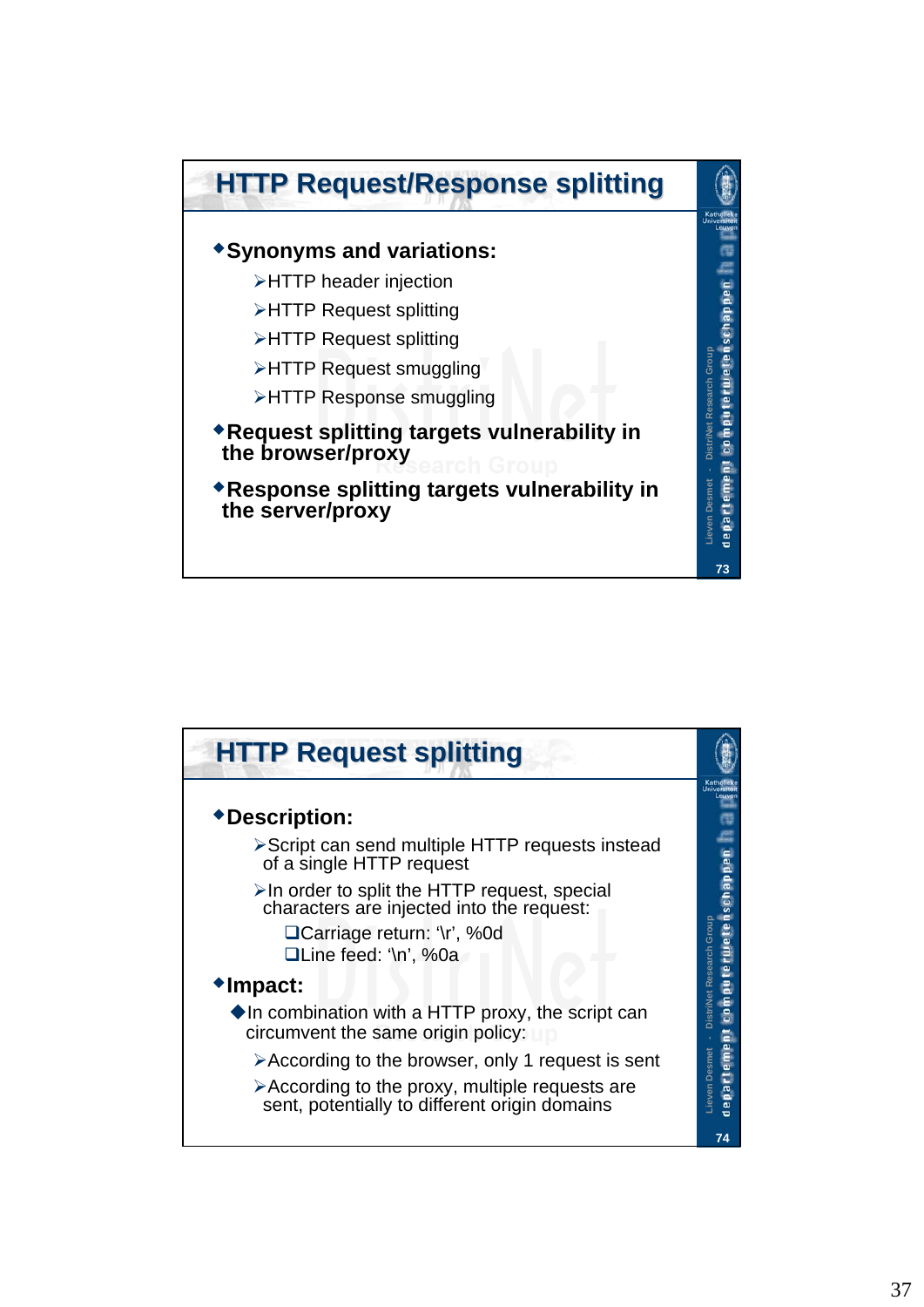![](_page_37_Figure_0.jpeg)

![](_page_37_Picture_1.jpeg)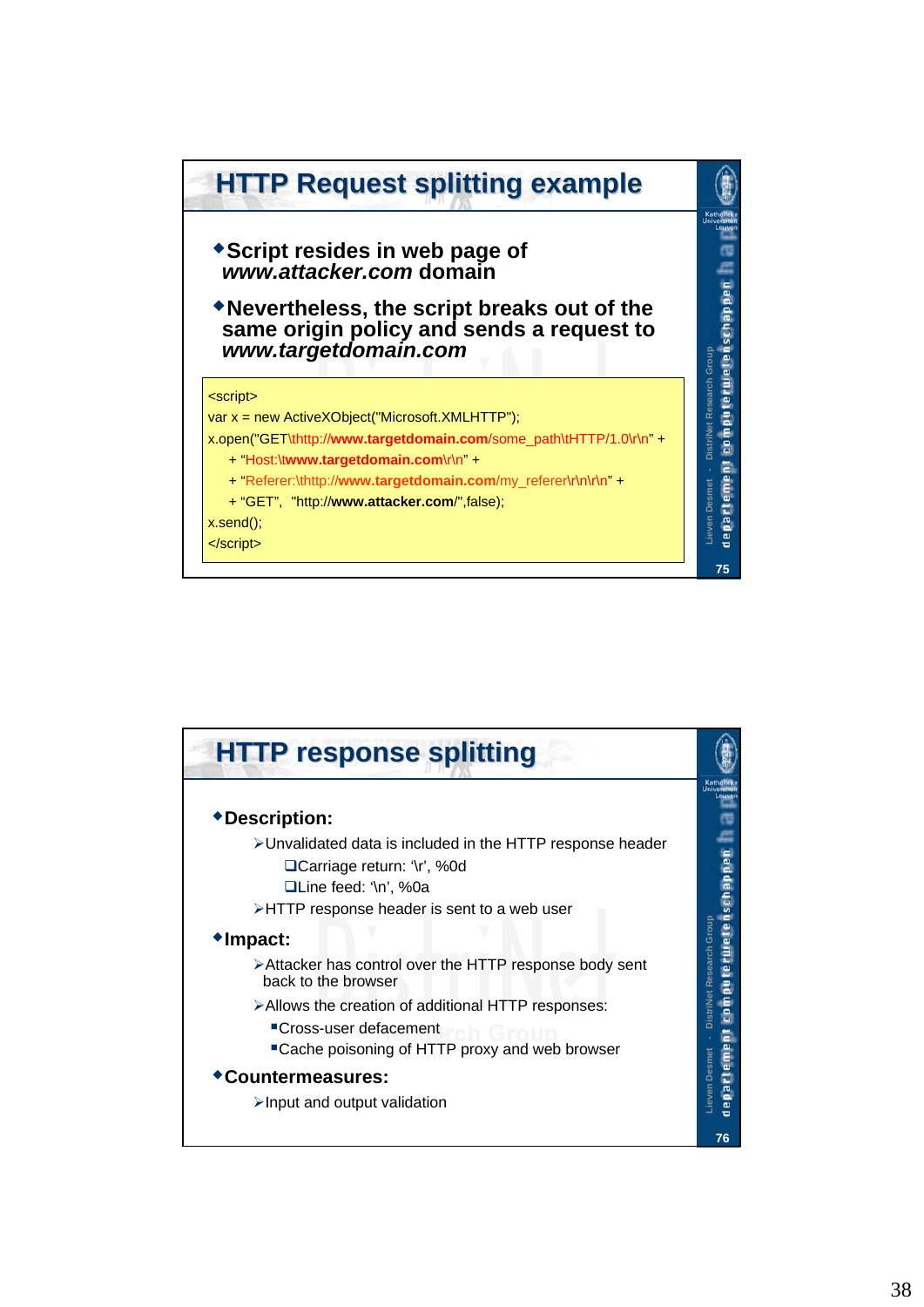![](_page_38_Figure_0.jpeg)

![](_page_38_Figure_1.jpeg)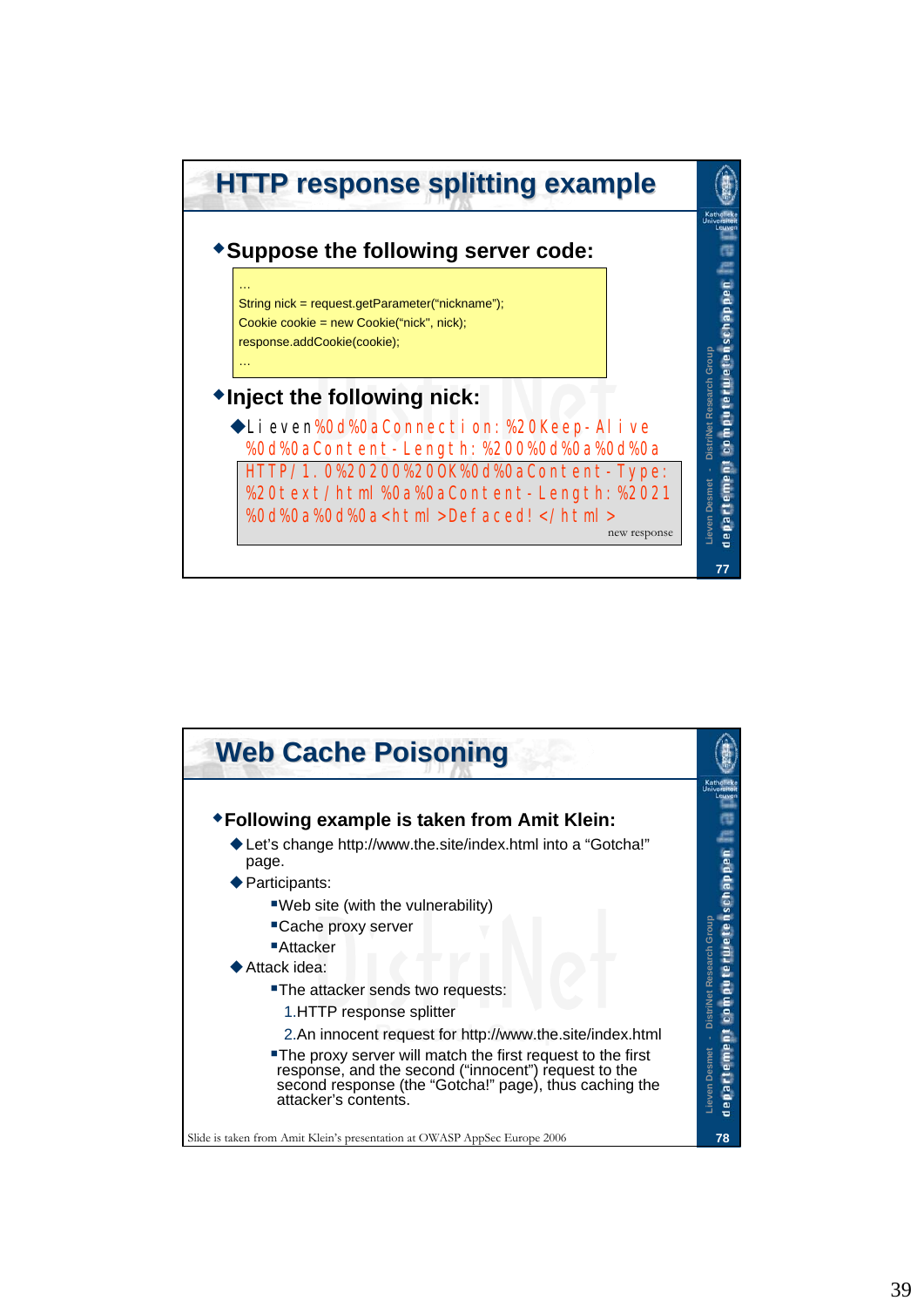![](_page_39_Figure_0.jpeg)

![](_page_39_Figure_1.jpeg)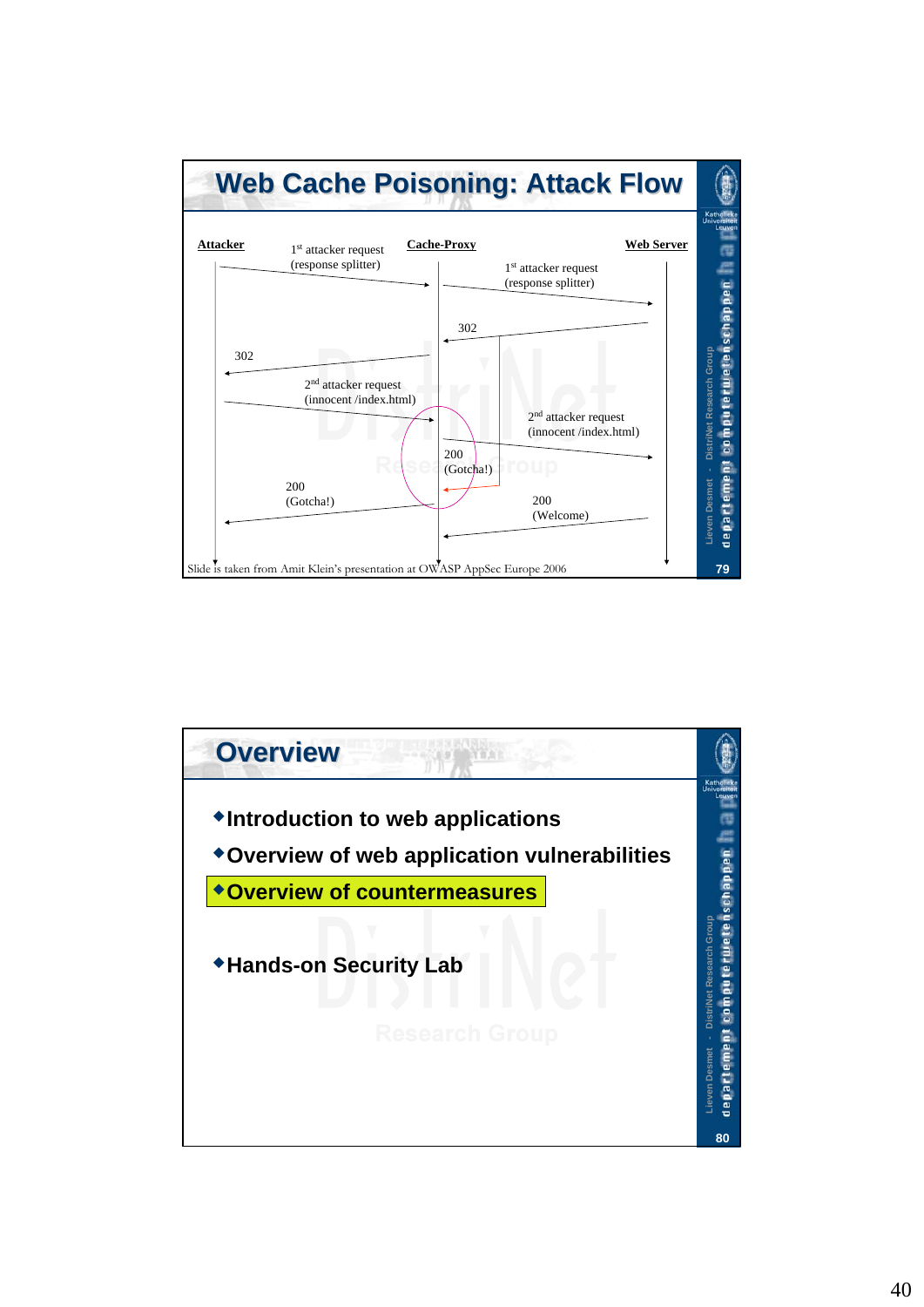![](_page_40_Figure_0.jpeg)

![](_page_40_Picture_1.jpeg)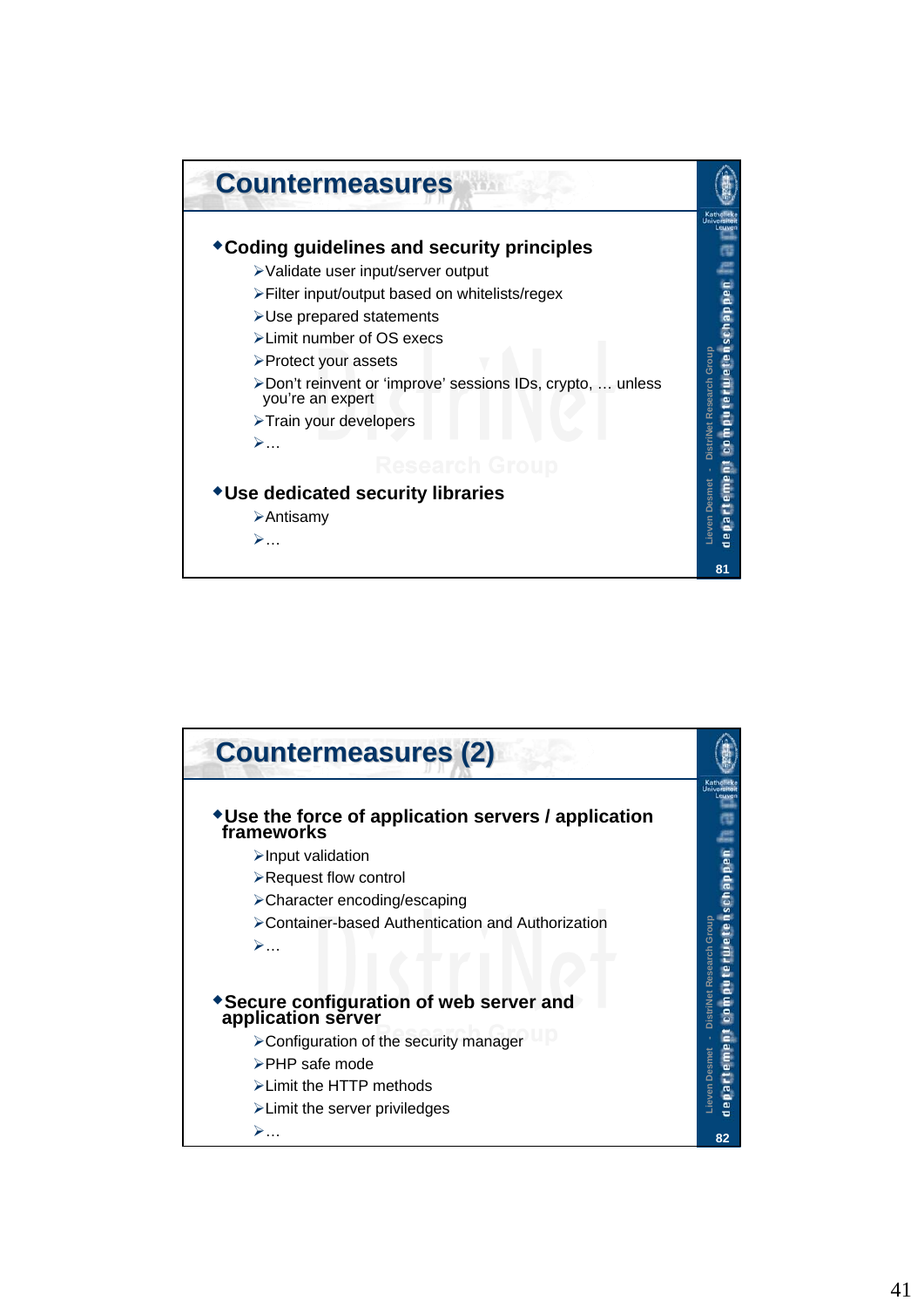![](_page_41_Figure_0.jpeg)

![](_page_41_Figure_1.jpeg)